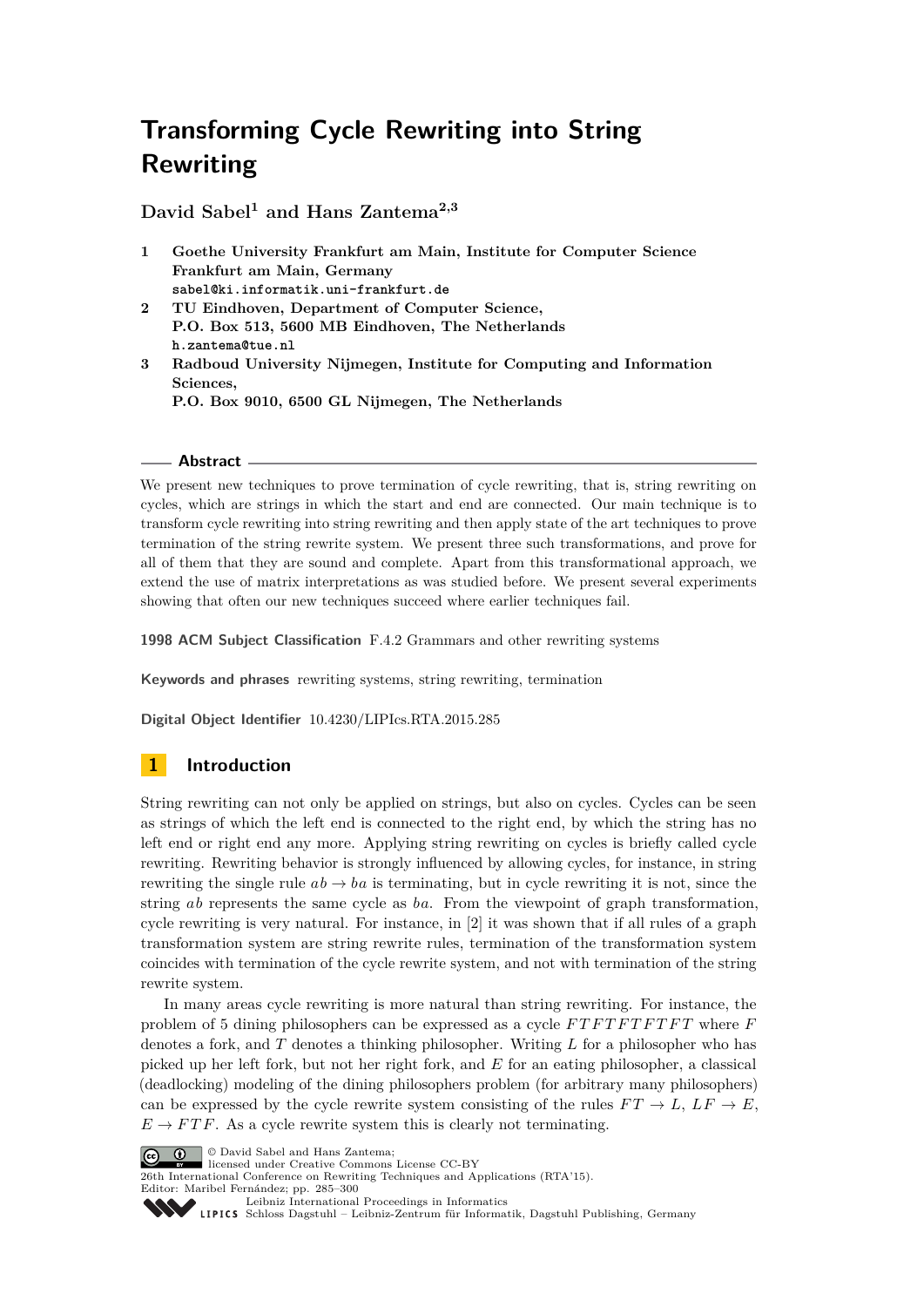So both string rewriting and cycle rewriting provide natural semantics for string rewrite systems, also called semi-Thue systems. Historically, string rewriting got a lot of attention as being a particular case of term rewriting, while cycle rewriting hardly got any attention until recently.

In [\[18\]](#page-15-2) a first investigation of termination of cycle rewriting was made. Some techniques were presented to prove cycle termination, implemented in a tool torpacyc. Further a transformation  $\phi$  was given such that for every string rewriting system (SRS) *R*, string termination of *R* holds if and only if cycle termination of  $\phi(R)$  holds. As a consequence, cycle termination is undecidable. However, for making use of the strong power of current tools for proving termination of string rewriting in order to prove cycle termination, we need a transformation the other way around: transformations  $\psi$  such that for every SRS *R*, cycle termination of *R* holds if and only if string termination of  $\psi(R)$  holds. The 'if' direction in this 'if and only if' is called 'sound', the 'only if' is called complete. A new way to prove cycle termination of an SRS *R* is to apply a tool for proving termination of string rewriting to  $\psi(R)$  for a sound transformation  $\psi$ . The main topic of this paper is to investigate such transformations, and to exploit them to prove termination of cycle rewriting.

A similar approach to exploit the power of tools for termination of term rewriting to prove a modified property was used before in [\[8,](#page-15-3) [7\]](#page-15-4). However, there the typical observation was that the complete transformations were complicated, and for non-trivial examples termination of  $\psi(R)$  could not be proved by the tools, while for much simpler sound (but incomplete) transformations  $\psi$ , termination of  $\psi(R)$  could often be proved by the tools. In our current setting this is different: we introduce a transformation split, for which we prove that it is sound and complete, but we show that for several systems *R* for which all approaches from [\[18\]](#page-15-2) fail, cycle termination of *R* can be concluded from an automatic termination proof of split(*R*) generated by  $\mathsf{AProVE}\left[6, 1\right]$  $\mathsf{AProVE}\left[6, 1\right]$  $\mathsf{AProVE}\left[6, 1\right]$  or  $\mathsf{Tr} \mathsf{T}_2$  [\[12,](#page-15-7) [15\]](#page-15-8).

It can be shown that if strings of size *n* exist admitting cycle reductions in which for every rule the number of applications of that rule is more than linear in *n*, then all techniques from [\[18\]](#page-15-2) fail to prove cycle termination. Nevertheless, in quite simple examples this may occur while cycle termination holds. As an example consider the following.

A number of people are in a circle, and each of them carries a number, represented in binary notation with a bounded number of bits. Each of them may increase his/her number by one, as long as it fits in the bounded number of bits. Apart from that, every person may increase the number of bits of the number of its right neighbor by two. In order to avoid trivial non-termination, the latter is only allowed if the leading bit of the number is 0, and the new leading bit is put to 1, and the other to 0, by which effectively one extra bit is added. We will prove that this process will always terminate by giving an SRS in which all of the above steps can be described by a number of cycle rewrite steps, and prove cycle termination.

In order to do so we write *P* for person, and 0 and 1 for the bits of the binary number. For carry handling we introduce an extra symbol *c* of which the meaning is a 1 with a carry. Assume for every person its number is stored left from it. So if the number ends in 0, by adding one this last bit 0 is replaced by 1, expressed by the rule  $0P \rightarrow 1P$ . In case the number ends in 1, a carry should be created, since *c* represents a 1 with a carry this is expressed by the rule  $1P \rightarrow cP$ . Next the carry should be processed. In case it is preceded by 0, this 0 should be replaced by 1, while the *c* is replaced by 0; this is expressed by the rule  $0c \rightarrow 10$ . In case it is preceded by 1, a new carry should be created while again the old carry is replaced by 0; this is expressed by the rule  $1c \rightarrow c0$ . In this way adding one to any number in binary notation can be expressed by a number of rewrite steps, as long as no overflow occurs. Finally, we have to add a rule to extend the bit size of the number of the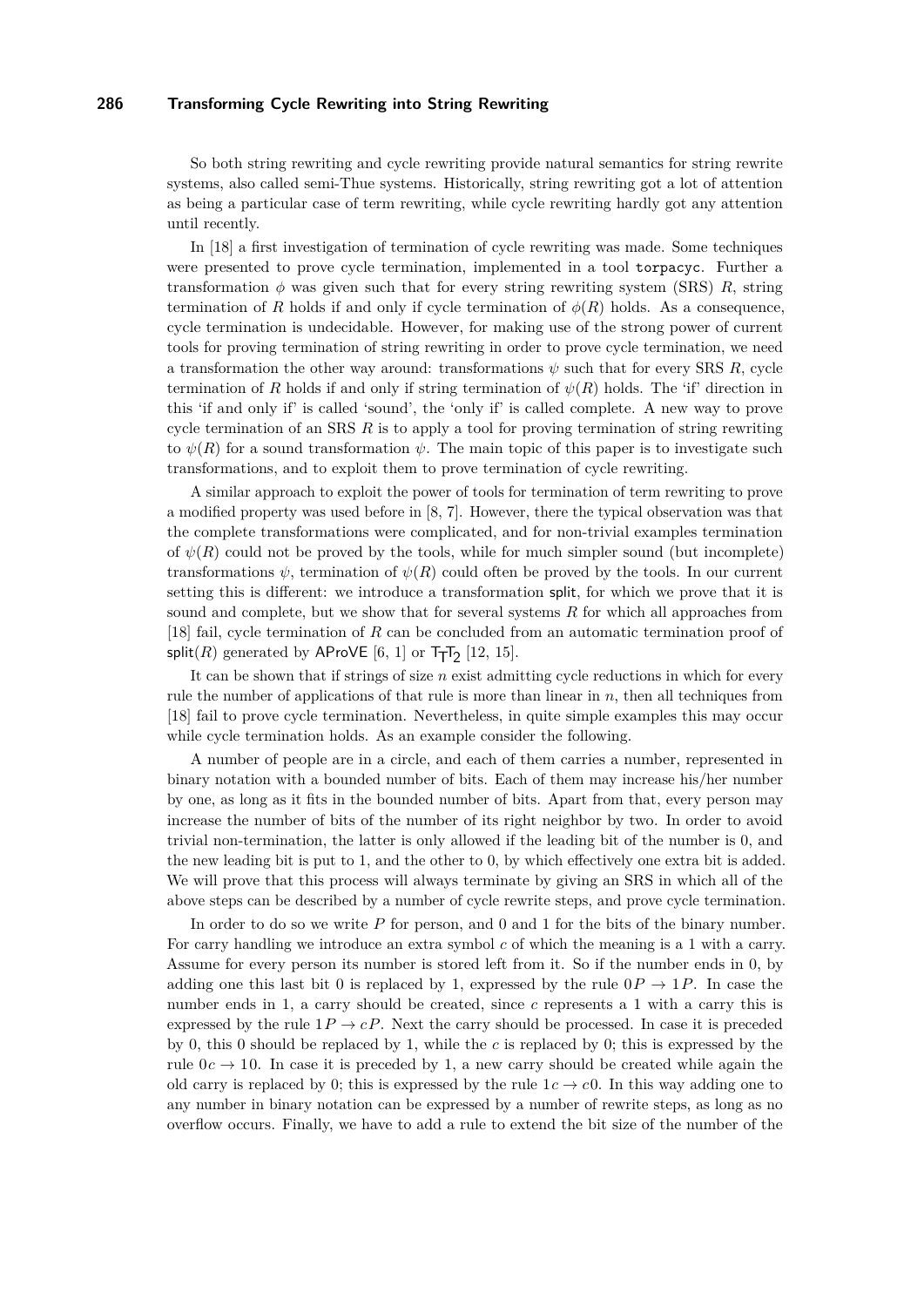right neighbor: the leading bit should be 0, while it is replaced by 100: adding two extra bits of which the leading one is 1 and the other is 0. This is expressed by the rule  $P_0 \rightarrow P_0 100$ . Summarizing: we have to prove cycle termination of the SRS consisting of the five rules

$$
0P \rightarrow 1P, 1P \rightarrow cP, 0c \rightarrow 10, 1c \rightarrow c0, P0 \rightarrow P100.
$$

This is fundamentally impossible by the techniques presented in [\[18\]](#page-15-2): by one of the techniques the last rule can be removed, but starting in  $0<sup>n</sup> P$  a reduction can be made in which all of the remaining four rules are applied an exponential number of times, by which the techniques from [\[18\]](#page-15-2) fail.

In this paper we give two ways to automatically prove that cycle termination holds for the above example  $R: \mathsf{T} \mathsf{T} \mathsf{T}_2$  succeeds in proving termination of  $\mathsf{split}(R)$ , and the other is a variant of matrix interpretations for which we show that it proves cycle termination.

The paper is organized as follows. Section [2](#page-2-0) recalls the basics of cycle rewriting. The main section Section [3](#page-3-0) presents three transformations split, rotate, and shift, and proves soundness and completeness of all of them. In Section [4](#page-9-0) the matrix approach is revisited and extended. In Section [5](#page-12-0) experiments on implementations of our techniques are reported. We conclude in Section [6.](#page-14-0)

## <span id="page-2-0"></span>**2 Preliminaries**

A *signature*  $\Sigma$  is a finite alphabet of symbols. With  $\Sigma^*$  we denote the set of strings over  $\Sigma$ . With  $\varepsilon$  we denote the empty string and for  $u, v \in \Sigma^*$ , we write  $uv$  for the concatenation of the strings *u* and *v*. With |*u*| we denote the length of string  $u \in \Sigma^*$  and for  $a \in \Sigma$  and  $n \in \mathbb{N}$ ,  $a^n$  denotes *n* replications of symbol *a*, i.e.  $a^0 = \varepsilon$  and  $a^i = aa^{i-1}$  for  $i > 0$ .

Given a binary relation  $\rightarrow$ , we write  $\rightarrow$ <sup>*i*</sup> for *i* steps,  $\rightarrow$ <sup> $\leq$ *i*</sup> for at most *i* steps,  $\rightarrow$ <sup> $\leq$ *i*</sup> for at most *i* − 1 steps,  $\rightarrow^*$  for the reflexive-transitive closure of  $\rightarrow$ , and  $\rightarrow^+$  for the transitive closure of  $\rightarrow_R$ . For binary relations  $\rightarrow_1$  and  $\rightarrow_2$ , we write  $\rightarrow_1$ .  $\rightarrow_2$  for the composition of  $\rightarrow_1$  and  $\rightarrow_2$ , i.e.  $a \rightarrow_1$ .  $\rightarrow_2 c$  iff there exists a *b* s.t.  $a \rightarrow_1 b$  and  $b \rightarrow_2 c$ .

A *string rewrite system* (SRS) is a finite set R of rules  $\ell \to r$  where  $\ell, r \in \Sigma^*$ . The *rewrite relation*  $\rightarrow_R \subseteq (\Sigma^* \times \Sigma^*)$  is defined as follows: if  $w = u \ell v \in \Sigma^*$  and  $(\ell \to r) \in R$ , then  $w \rightarrow_R urv$ . The *prefix-rewrite relation*  $\hookrightarrow_R$  is defined as: if  $w = \ell u \in \Sigma^*$  and  $(\ell \to r) \in R$ , then  $w \hookrightarrow_R ru$ . The *suffix-rewrite relation*  $\hookrightarrow_R$  is defined as: if  $w = u\ell \in \Sigma^*$  and  $(\ell \to r) \in R$ , then  $w \rightarrow_R u r$ .

A (finite or infinite) sequence of rewrite steps  $w_1 \rightarrow_R w_2 \rightarrow_R \cdots$  is called a *rewrite sequence* (sometimes also a *reduction* or a *derivation*). An SRS *R* is *non-terminating* if there exists a string  $w \in \Sigma^*$  and an infinite rewrite sequence  $w \to_R w_1 \to_R w_2 \cdots$ . Otherwise, R is *terminating*.

We recall the notion of cycle rewriting from [\[18\]](#page-15-2). A string can be viewed as a cycle, i.e. the last symbol of the string is connected to the first symbol. To represent cycles by strings, we define the equivalence relation ∼ as follows:

 $u \sim v$  iff  $u = w_1 w_2$  and  $v = w_2 w_1$  for some strings  $w_1, w_2 \in \Sigma^*$ 

With [*u*] we denote the equivalence class of string *u* w.r.t. ∼.

The *cycle rewrite relation*  $\circ \rightarrow_R \subseteq (\Sigma/\sim \times \Sigma/\sim)$  of an SRS *R* is defined as

 $[u] \rightarrow_R [v]$  iff  $\exists w \in \Sigma^* : u \sim \ell w, (\ell \to r) \in R$ , and  $v \sim rw$ 

The cycle rewrite relation  $\rightarrow R$  is called *non-terminating* iff there exists a string  $w \in \Sigma^*$  and an infinite sequence  $[w] \rightarrow_R [w_1] \rightarrow_R [w_2] \rightarrow_R \cdots$ . Otherwise,  $\rightarrow_R$  is called *terminating*.

We recall some known facts about cycle rewriting.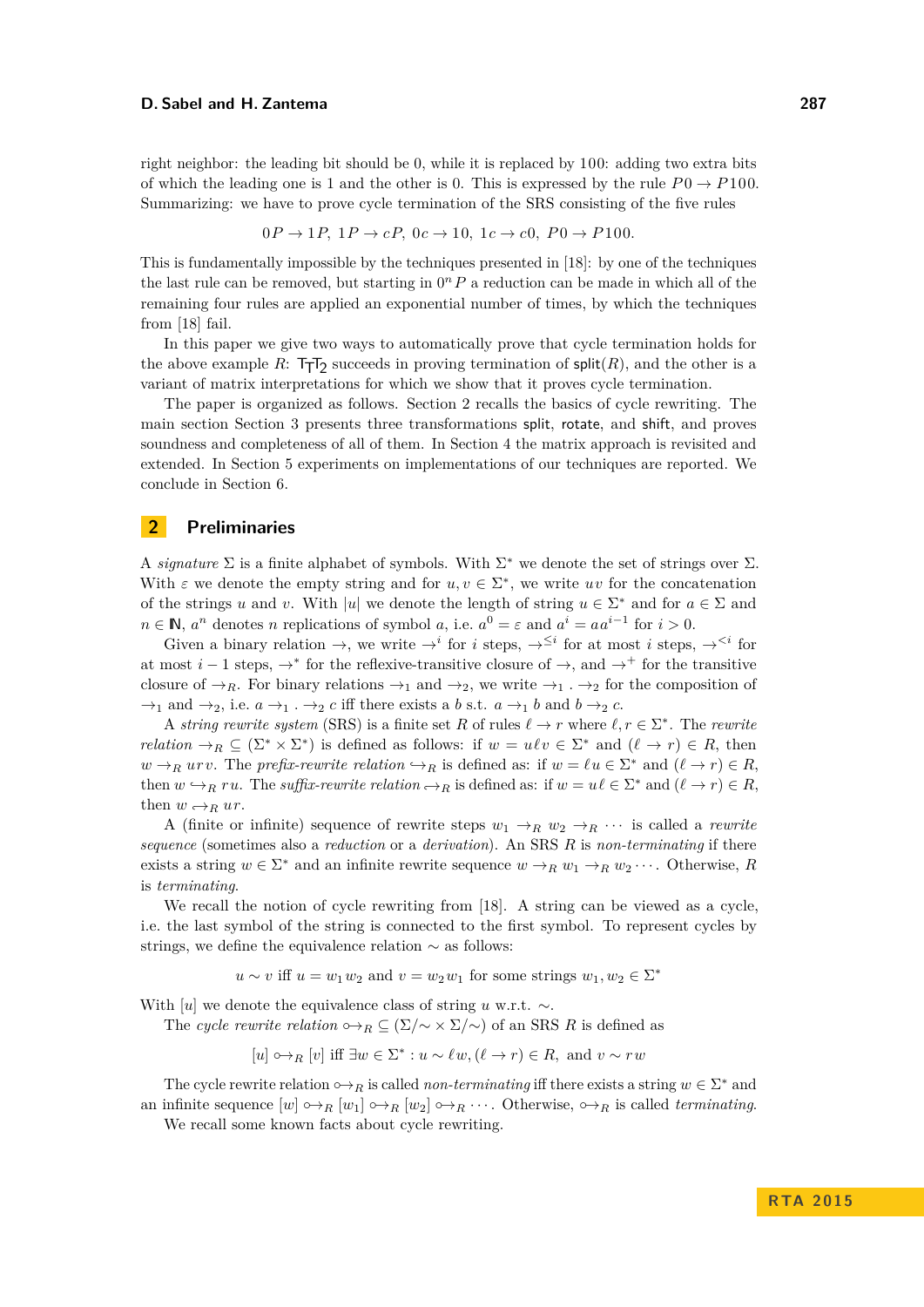<span id="page-3-1"></span>**Proposition 1** (see [\[18\]](#page-15-2)). Let  $\Sigma$  be a signature, R be an SRS, and  $u, v \in \Sigma^*$ .

- 1. If  $u \rightarrow_R v$  then  $[u] \rightarrow_R [v]$ .
- **2.** *If*  $\leftrightarrow$ *R is terminating, then*  $\rightarrow$ *R is terminating.*
- **3.** *Termination of*  $\rightarrow$ *R does not necessarily imply termination of*  $\rightarrow$ *R.*
- **4.** *Termination of*  $\omega_{R}$  *is undecidable.*
- **5.** *For every SRS R there exists a transformed SRS φ*(*R*) *s.t. the following three properties are equivalent:*
	- $ightharpoonup$ *R is terminating.*
	- $\rightarrow$ <sub> $\phi(R)$ </sub> is terminating.
	- $\hookrightarrow_{\phi(R)}$  *is terminating.*

For an SRS *R*, the last property implies that termination of  $\rightarrow_R$  can be proved by proving termination of the translated cycle rewrite relation  $\circ \rightarrow_{\phi(R)}$ . In [\[18\]](#page-15-2) it was used to show that termination of cycle rewriting is undecidable and for further results on derivational complexity for cycle rewriting.

# <span id="page-3-0"></span>**3 Transforming Cycle Termination into String Termination**

Proposition [1](#page-3-1) and the involved transformation  $\phi$ , which transforms string rewriting into cycle rewriting, provide a method to prove string termination by proving cycle termination. However, it does not provide a method to prove termination of the cycle rewrite relation  $\circ \rightarrow_R$  by proving termination of the string rewrite relations  $\rightarrow_R$  or  $\rightarrow_{\phi(R)}$ . Hence, in this section we develop transformations  $\psi$  s.t. termination of  $\rightarrow_{\psi(R)}$  implies termination of  $\circ \rightarrow_R$ . We call such a transformation *ψ sound*. However, there are "useless" sound transformations, for instance, transformations where  $\psi(R)$  is always non-terminating. So at least one wants to find sound transformations which permit to prove termination of non-trivial cycle rewrite relations. However, a better transformation should fulfill the stronger property that  $\rightarrow_{\psi(R)}$ is terminating if and only if  $\circ \rightarrow_R$  is termination. If termination of  $\circ \rightarrow_R$  implies termination of  $\rightarrow_{\psi(R)}$ , then we say  $\psi$  is *complete*. For instance, for a complete transformation, nontermination proofs of  $\rightarrow_{\psi(R)}$  also imply non-termination of  $\rightarrow_R$ . Hence, our goal is to find sound and complete transformations *ψ*.

We will introduce and discuss three transformations split, rotate, and shift where the most important one is the transformation split, since it has the following properties: The transformation is sound and complete, and as our experimental results show, it behaves well in practice when proving termination of cycle rewriting. The other two transformations rotate and shift are also sound and complete, but rather complex and – as our experimental results show – they do not behave as well as the transformation split in practice. We include all three transformations in this paper to document some different approaches to transform cycle rewriting into string rewriting.

While we will analyze the transformation split in detail and prove its soundness and completeness, for the other two transformations we briefly list their properties where the corresponding proofs can be found in the longer version [\[13\]](#page-15-9) of this paper.

#### **3.1 The Transformation Split**

The idea of the transformation split is to perform a single cycle rewrite step  $[u] \leftrightarrow_R [v]$  step which uses rule  $(\ell \to r) \in R$ , by either applying a string rewrite step  $u \to_R v$  or by splitting the rule  $(\ell \to r)$  into two rules  $(\ell_A \to r_A)$  and  $(\ell_B \to r_B)$ , where  $\ell = \ell_A \ell_B$  and  $r = r_A r_B$ . Then a cycle rewrite step can be simulated by a prefix and a subsequent suffix rewrite step: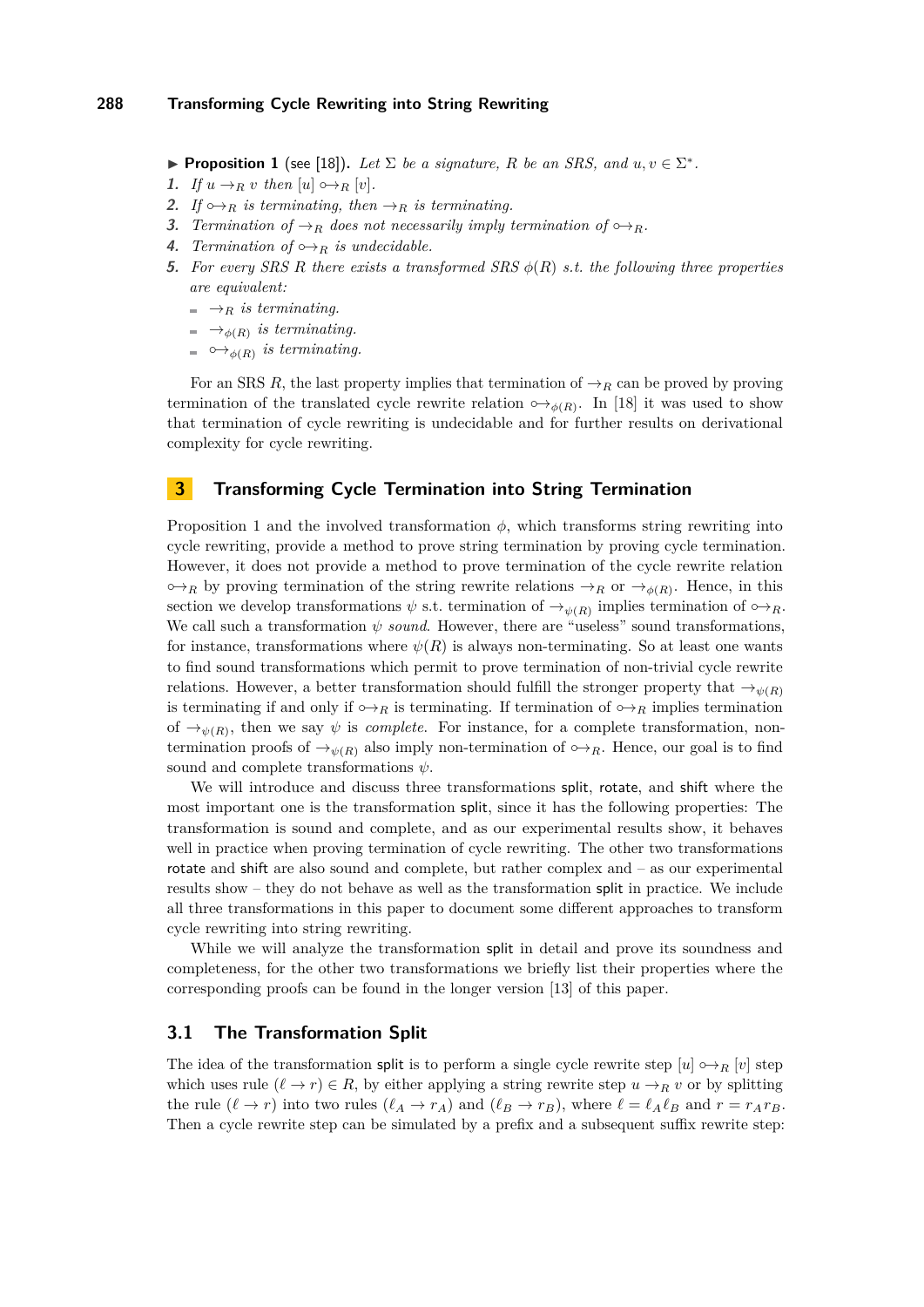first apply rule  $\ell_B \to r_B$  to a prefix of *u* and then apply rule  $\ell_A \to r_A$  to a suffix of the obtained string.

<span id="page-4-3"></span>► **Example 2.** Let  $R = \{abc \rightarrow bbbb\}$  and  $[bcdda] \rightarrow R[bbddbb]$ . The rule  $abc \rightarrow bbbb$  can be split into the rules  $a \rightarrow bb$  and  $bc \rightarrow bb$  s.t.  $bcdda \rightarrow \{bc \rightarrow bb\}$   $bbddda \rightarrow \{a \rightarrow bb\}$   $bbdddbb$ .

We describe the idea of the transformation split more formally. It uses the following observation of cycle rewriting: if  $[u] \leftrightarrow_R [v]$ , then  $u \sim \ell w$ ,  $(\ell \to r) \in R$ , and  $v \sim rw$ . From *u* ∼  $\ell w$  follows that  $u = u_1 u_2$  and  $\ell w = u_2 u_1$  for some  $u_1, u_2$ . We consider the cases for  $u_2$ :

- <span id="page-4-0"></span>**1.** If  $u_i = \varepsilon$  (for  $i = 1$  or  $i = 2$ ), then  $u = \ell w$  and  $u \hookrightarrow_R ru$  by a prefix string-rewrite step.
- <span id="page-4-1"></span>**2.** If  $\ell$  is a prefix of  $u_2$ , i.e.  $\ell u_2' = u_2$ , then  $w = u_2' u_1$ ,  $u = u_1 \ell u_2' \to_R u_1 r u_2'$ , and  $u_1 r u_2' \sim r w.$
- <span id="page-4-2"></span>**3.** If  $u_2$  is a proper prefix of  $\ell$ , then there exist  $\ell_A, \ell_B$  with  $\ell = \ell_A \ell_B$  s.t.  $u_2 = \ell_A$  and  $\ell_B$  is a true prefix of  $u_1$ , i.e.  $u_1 = \ell_B w$  and  $u = u_1 u_2 = \ell_B w \ell_A \hookrightarrow_{\{\ell_B \to r_B\}} r_B w \ell_A \hookrightarrow_{\{\ell_A \to r_A\}} r_B w \ell_B$  $r_B w r_A \sim r w$  if  $r_A r_B = r$ .

The three cases show that a cycle rewrite step  $[u] \leftrightarrow_{\{ \ell \to r \}} [v]$  can either be performed by applying a string rewrite step  $u \rightarrow_{\{\ell \to r\}} v'$  where  $v' \sim v$  (cases [1](#page-4-0) and [2\)](#page-4-1) or in case [3](#page-4-2) by splitting  $\ell \to r$  into two rules  $\ell_A \to r_A$  and  $\ell_B \to r_B$  such that  $u \to_{\{\ell_B \to r_B\}} u'$  replaces a prefix of *u* by  $r_B$  and  $u' \rightarrow \ell_{\ell_A \rightarrow r_A}$  *v*' replaces a suffix of *u*' by  $r_A$  s.t.  $v' \sim v$ .

For splitting a rule  $(\ell \to r)$  into rules  $\ell_A \to r_A$  and  $\ell_B \to r_B$ , we may choose any decomposition of *r* for  $r_A$  and  $r_B$  (s.t.  $r = r_A r_B$ ). We will work with  $r_A = r$  and  $r_B = \varepsilon$ .

The above cases for cycle rewriting show that a *sound* transformation of the cycle rewrite relation  $\phi \rightarrow_R$  into a string rewrite relation is the SRS which consists of all rules of *R* and all pairs of rules  $\ell_B \to \varepsilon$  and  $\ell_A \to r$  for all  $(\ell \to r) \in R$  and all  $\ell_A, \ell_B$  with  $|\ell_A| > 0$ ,  $|\ell_B| > 0$ , and  $\ell = \ell_A \ell_B$ . However, this transformation does not ensure that the rules evolved by splitting are used as prefix and suffix rewrite steps only. Indeed, the transformation in this form is useless for nearly all cases, since whenever the right-hand side *r* of a rule  $(\ell \to r) \in R$  contains a symbol  $a \in \Sigma$  which is the first or the last symbol in  $\ell$ , then the transformed SRS is non-terminating. For instance, for  $R = \{aa \rightarrow aba\}$  the cycle rewrite relation  $\circ \rightarrow_B$  is terminating, while the rule  $a \rightarrow aba$  (which would be generated by splitting the left-hand side of the rule) leads to non-termination of the string rewrite relation. Note that this also holds if we choose any other decomposition of the right-hand side. Hence, in our transformation we introduce additional symbols to ensure:

- $\ell_B \to \varepsilon$  can only be applied to a prefix of the string.
- $\ell_A \to r$  can only be applied to a suffix of the string.
- If  $\ell_B \to \varepsilon$  is applied to a prefix, then also  $\ell_A \to r$  must be applied, in a synchronized manner (i.e. no other rule  $\ell'_B \to \varepsilon$  or  $\ell'_A \to r'$  can be applied in between).

In detail, we will prepend the fresh symbol B to the beginning of the string, and append the fresh symbol E to the end of the string. These symbols guarantee, that prefix rewrite steps  $\ell u \leftrightarrow_{(\ell \to r)} r u$  can be expressed with usual string rewrite rules by replacing the left hand side  $\ell$  with  $\mathsf{B}\ell$  and analogous for suffix rewrite steps  $u\ell \rightarrow_{(\ell \rightarrow r)} u r$  by replacing the left hand side  $\ell$  with  $\ell \in$ . Let  $(\ell_i \to r_i)$  be the *i*<sup>th</sup> rule of the SRS which is split into two rules  $\ell_B \to \varepsilon$  and  $\ell_A \to r_i$ , where  $\ell_A \ell_B = \ell_i$ . After applying the rule  $\ell_B \to \varepsilon$  to a prefix of the string, the symbol B will be replaced by the two fresh symbols W (for "wait") and  $R_{i,j}$  where *i* represents the *i*<sup>th</sup> rule and *j* means that  $\ell_i$  has been split after *j* symbols (i.e.  $|\ell_A| = j$ ). The fresh symbol L is used to signal that the suffix has been rewritten by rule  $\ell_A \to r$ . Finally, we use a copy of the alphabet, to ensure completeness of the transformation: for an alphabet  $\Sigma$ ,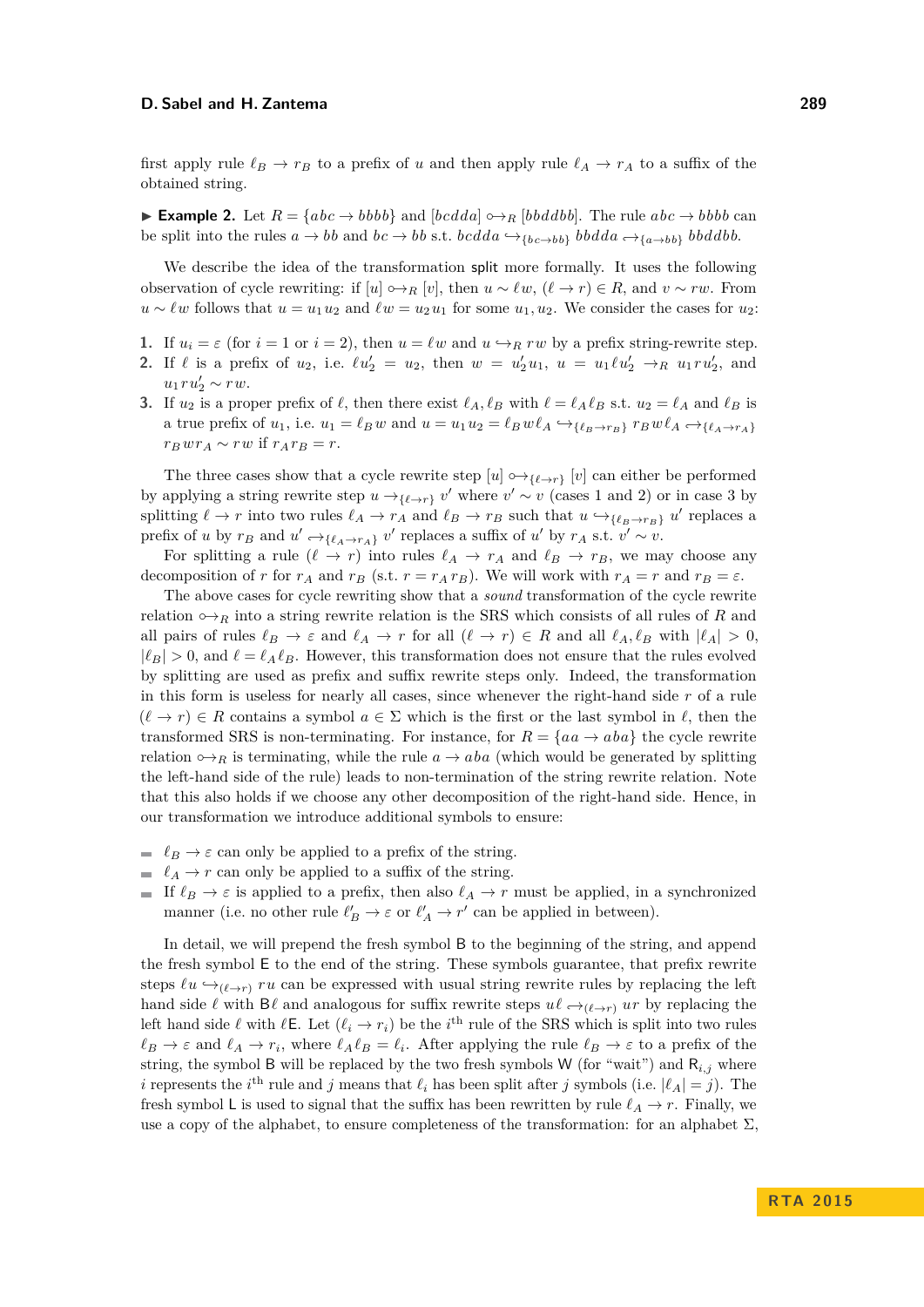we denote by  $\overline{\Sigma}$  a fresh copy of  $\Sigma$ , i.e.  $\overline{\Sigma} = {\overline{a} \mid a \in \Sigma}$ . For a word  $w \in \Sigma^*$  with  $\overline{w} \in \overline{\Sigma}^*$  we denote the word *w* where every symbol *a* is replaced by  $\overline{a}$ . Analogously, for a word  $w \in \overline{\Sigma}^*$ with  $w \in \Sigma$  we denote *w* where every symbol  $\overline{a}$  is replaced by the symbol *a*.

**Definition 3** (The transformation split). Let  $R = \{\ell_1 \to r_1, \ldots, \ell_n \to r_n\}$  be an SRS over alphabet Σ. Let  $\overline{\Sigma}$  be a fresh copy of Σ and let B, E, W, R<sub>*i,j*</sub>, L be fresh symbols (fresh for  $\Sigma \cup \overline{\Sigma}$ ). The SRS split(*R*) over alphabet  $\Sigma \cup \overline{\Sigma} \cup \{B, E, L, W\} \cup \bigcup_{i=1}^{n} \{R_{i,j} \mid 1 \leq j < |\ell_i|\}$ consists of the following string rewrite rules:

<span id="page-5-0"></span>
$$
\ell_i \to r_i \qquad \text{for every rule } (\ell_i \to r_i) \in R \tag{splitA}
$$

$$
\overline{a}\mathsf{L} \to \mathsf{L}a \qquad \text{for all } a \in \Sigma \tag{splitB}
$$

<span id="page-5-5"></span><span id="page-5-4"></span><span id="page-5-3"></span><span id="page-5-2"></span><span id="page-5-1"></span>
$$
WL \rightarrow B \tag{splitC}
$$

and for every rule  $(\ell_i \to r_i) \in R$ , for all  $1 \leq j < |\ell_i|$  and  $\ell_A \ell_B = \ell_i$  with  $|\ell_A| = j$ :

$$
B\ell_B \to WR_{i,j}
$$
 (splitD)  
\n
$$
R_{i,j}\ell_A \to L_{i'}E
$$
 (splitE)

$$
R_{i,j} \alpha \to \overline{\alpha} R_{i,j} \qquad \text{for all } a \in \Sigma
$$
 (splitF)

We describe the intended use of the rules and the extra symbols. The symbols B and E mark the start and the end of the string, i.e. for a cycle  $[u]$  the SRS split $(R)$  rewrites BuE.

Let  $[u] \rightarrow_R [w]$ . The rule [\(splitA\)](#page-5-0) covers the case that also  $u \rightarrow_R w$  holds. Now assume that for  $w' \sim w$  we have  $u \hookrightarrow_{\{\ell_B \to \varepsilon\}} v \hookrightarrow_{\{\ell_A \to r\}} w'$  (where  $(\ell_A \ell_B \to r) \in R$ ). Rule [\(splitD\)](#page-5-1) performs the prefix rewrite step and replaces B by W to ensure that no other such a rule can be applied. Additionally, the symbol  $R_{i,j}$  corresponding to the rule and its splitting is added to ensure that only the right suffix rewrite step is applicable. Rule [\(splitF\)](#page-5-2) moves the symbol  $R_{i,j}$  to right and rule [\(splitE\)](#page-5-3) performs the suffix rewrite step. Rules [\(splitB\)](#page-5-4) and [\(splitC\)](#page-5-5) are used to finish the simulation of the cycle rewrite step by using the symbol L to restore the original alphabet and to finally replace WL by B.

**Example 4.** For  $R_1 = \{aa \rightarrow aba\}$  the transformed string rewrite system split $(R_1)$  is:

$$
aa \rightarrow aba \quad \text{(splitA)} \quad \overline{a}L \rightarrow La \quad \text{(splitB)} \quad \overline{b}L \rightarrow Lb \quad \text{(splitB)}
$$
\n
$$
WL \rightarrow B \quad \text{(splitC)} \quad Ba \rightarrow WR_{1,1} \quad \text{(splitD)} \quad R_{1,1}aE \rightarrow LabaE \quad \text{(splitE)}
$$
\n
$$
R_{1,1}a \rightarrow \overline{a}R_{1,1} \quad \text{(splitF)} \quad R_{1,1}b \rightarrow \overline{b}R_{1,1} \quad \text{(splitF)}
$$

For instance, the cycle rewrite step  $[aba] \rightarrow R_1$   $[baba]$  is simulated in the transformed system by  $BabaE → WR_{1,1}baE → W\overline{b}R_{1,1}aE → W\overline{b}LabaE → WLbabaE → BbabaE$ . As a further example, for  $R_2 = \{abc \rightarrow cbacba, aa \rightarrow a\}$  the transformed SRS split( $R_2$ ) is:

| $abc \rightarrow cbacba$                                 | $(splitA) \quad aa$ | $\rightarrow a$                                                                                                                                             | (splitA) WL | $\rightarrow$ B                                              | (splitC) |
|----------------------------------------------------------|---------------------|-------------------------------------------------------------------------------------------------------------------------------------------------------------|-------------|--------------------------------------------------------------|----------|
| $\overline{a}L \rightarrow La$ (split B) $\overline{b}L$ |                     | $\rightarrow$ L <i>b</i> (splitB) $\bar{c}$ L                                                                                                               |             | $\rightarrow$ Lc (split B)                                   |          |
| $Bbc \rightarrow WR_{1,1}$ (splitD) Bc                   |                     | $\rightarrow$ WR <sub>1.2</sub> (splitD) Ba $\rightarrow$ WR <sub>2.1</sub> (splitD)                                                                        |             |                                                              |          |
|                                                          |                     | $R_{1,1}aE \rightarrow LcbacbaE$ (splitE) $R_{1,2}abE \rightarrow LcbacbaE$ (splitE) $R_{2,1}aE \rightarrow LaE$ (splitE)                                   |             |                                                              |          |
|                                                          |                     | $R_{1,1}a \rightarrow \overline{a}R_{1,1}$ (split $R_{1,2}a \rightarrow \overline{a}R_{1,2}$ (split $R_{2,1}a \rightarrow \overline{a}R_{2,1}$ (split $F$ ) |             |                                                              |          |
| $R_{1,1}b \rightarrow bR_{1,1}$                          |                     | (splitF) $R_{1,2}b \rightarrow bR_{1,2}$                                                                                                                    |             | (splitF) $R_{2,1}b \rightarrow bR_{2,1}$ (splitF)            |          |
| $R_{1,1}c \rightarrow \overline{c}R_{1,1}$               |                     | (splitF) $R_{1,2}c \rightarrow \overline{c}R_{1,2}$                                                                                                         |             | (splitF) $R_{2,1}c \rightarrow \overline{c}R_{2,1}$ (splitF) |          |

Termination of  $\text{split}(R_1)$  and  $\text{split}(R_2)$  can be proved by AProVE and  $T_T$ T<sub>2</sub>.

<span id="page-5-6"></span>**Proposition 5** (Soundness of split). If  $\rightarrow_{\text{split}(R)}$  is terminating then  $\rightarrow_{R}$  is terminating.

**Proof.** By construction of  $\text{split}(R)$ , it holds that if  $[u] \leftrightarrow_R [v]$ , then  $Bu' \mathsf{E} \to_{\text{split}(R)}^{\text{+}} Bv' \mathsf{E}$ with  $u \sim u'$  and  $v \sim v'$ . Thus for every infinite sequence  $[w_1] \rightarrowtail_R [w_2] \rightarrowtail_R \cdots$  there exists an infinite sequence B  $w'_1 \to \text{split}(R) \to w'_2 \to \text{split}(R) \cdots$  with  $w_i \sim w'_i$  for all *i*.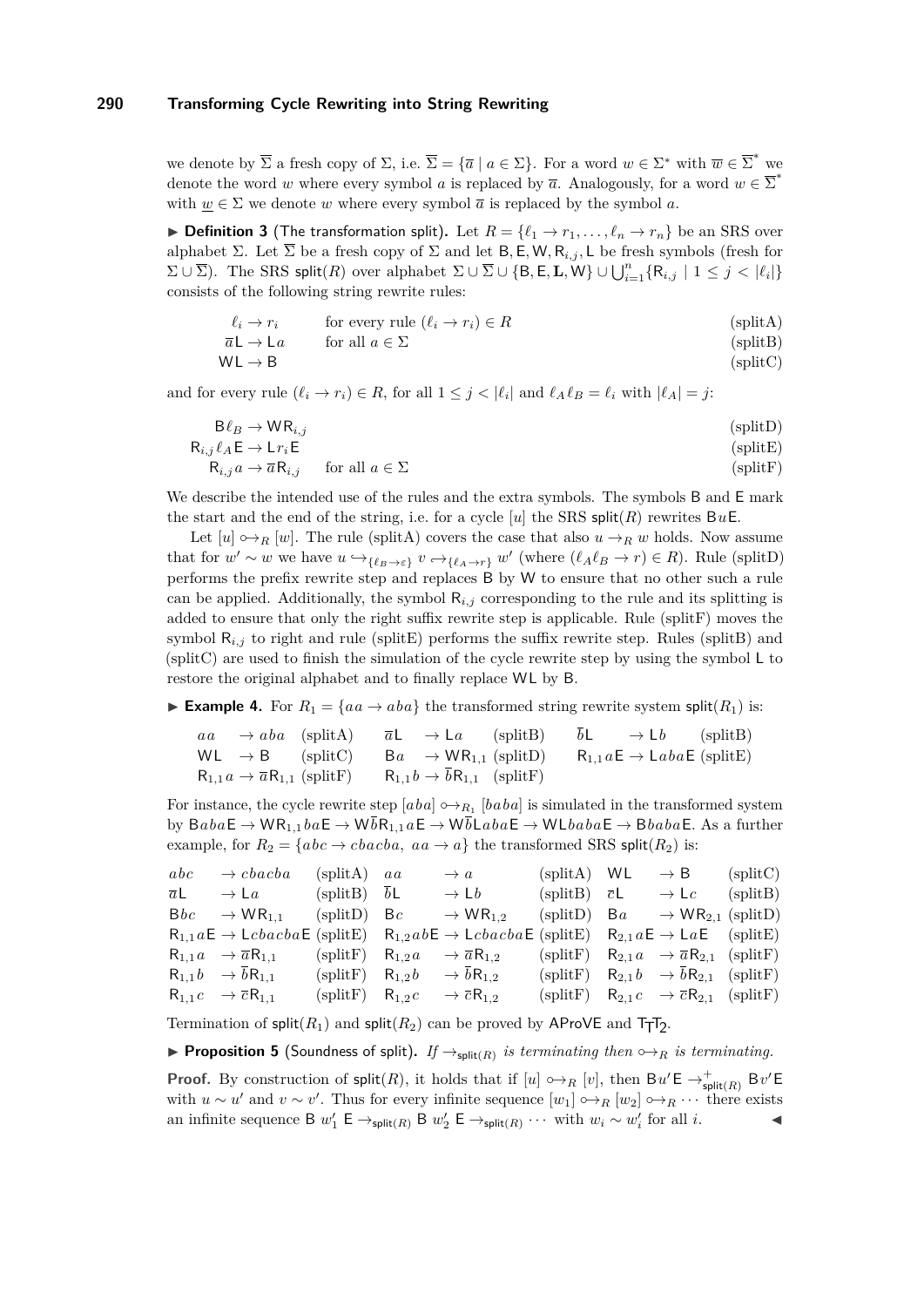#### **3.1.1 Completeness of Split**

We use type introduction [\[17\]](#page-15-10) and use the sorts  $\overline{A}$ ,  $\overline{A}$ ,  $C$ , and  $T$ , and type the symbols used by  $split(R)$  (seen as unary function symbols, and seen as a term rewrite system) as follows:

| $L :: A \rightarrow A$ | $W: A \rightarrow T$  |  | $a : A \rightarrow A$ for all $a \in \Sigma$                          |
|------------------------|-----------------------|--|-----------------------------------------------------------------------|
| $B: A \rightarrow T$   | $E : C \rightarrow A$ |  | $\overline{a}$ :: $A \rightarrow A$ for all $\overline{a} \in \Sigma$ |
|                        |                       |  | $R_{i,j}$ : $A \rightarrow A$ for all $R_{i,j}$                       |

We also add a constant c of sort C to the alphabet, s.t. ground terms for any sort exist. First one can verify that all rewrite rules of  $\text{split}(R)$  are well-typed: [\(splitA\)](#page-5-0) rewrites terms of sort *A*, [\(splitB\)](#page-5-4), [\(splitE\)](#page-5-3), and [\(splitF\)](#page-5-2) rewrite terms of sort  $\overline{A}$ , and [\(splitC\)](#page-5-5) and [\(splitD\)](#page-5-1) rewrite terms of sort *T*. Since there are no collapsing and duplicating rules, type introduction can be used (see [\[17\]](#page-15-10)), i.e. (string) termination of the typed system is equivalent to (string) termination of the untyped system.

We consider ground terms of the sorts  $A$ ,  $\overline{A}$ ,  $C$ , and  $T$ . For simplicity we use the representation as strings (instead of terms), and we write E instead of Ec. First we show that our analysis of non-termination can be restricted to terms of sort *T*:

<span id="page-6-1"></span>▶ **Lemma 6.** *If a term w of sort S with*  $S \in \{A, \overline{A}, C\}$  *admits an infinite reduction w.r.t.* split $(R)$ *, then there exists a term w' of sort*  $T$ *, which admits an infinite reduction.* 

**Proof.** The only term of sort *C* is the constant *c* which is a normal form. If a term *w* of sort *A* admits an infinite reduction w.r.t.  $\rightarrow_{split(R)}$ , then also the term B*w* of type *T* admits an infinite reduction w.r.t.  $\rightarrow_{split(R)}$ . If a term *w* of sort *A* admits an infinite reduction w.r.t.  $\rightarrow_{\text{split}(R)}$ , then also the term W*w* of type *T* admits an infinite reduction w.r.t.  $\rightarrow_{\text{split}(R)}$ .

Inspecting the typing of the symbols shows:

- <span id="page-6-0"></span> $\blacktriangleright$  **Lemma 7.** *Any term of sort T is of one of the following forms:*
- $B u E$  *where*  $u \in \Sigma^*$
- $WwLuE$  *where*  $w \in \overline{\Sigma}^*$  *and*  $u \in \Sigma^*$
- $WwR_{i,j}uE$  *where*  $w \in \overline{\Sigma}^*$  *and*  $u \in \Sigma^*$

We define a mapping from terms of sort *T* into strings over  $\Sigma$  as follows:

**Definition 8.** For a term  $w$  :: *T*, the string  $\Phi(w) \in \Sigma^*$  is defined according to the cases of Lemma [7:](#page-6-0)

> $\Phi(BuE)$  := *u*  $\Phi(\mathsf{W} w \mathsf{L} u \mathsf{E})$  :=  $\underline{w} u$  $\Phi(\mathsf{W} w \mathsf{R}_{i,j} u \mathsf{E}) \quad := \quad \ell_B \underline{w} u \quad \text{ if } (\mathsf{B} \ell_B \to \mathsf{W} \mathsf{R}_{i,j}) \in \mathsf{split}(R)$

<span id="page-6-2"></span>► **Lemma 9.** *Let w be of sort T and*  $w \rightarrow_{\text{split}(R)} w'$ *. Then*  $\Phi(w) \rightarrow_R^* \Phi(w')$ *.* 

**Proof.** We inspect the cases of Lemma [7](#page-6-0) for *w*:

- If  $w = BuE$  where  $u \in \Sigma^*$ , then the step  $w \to_{\text{split}(R)} w'$  can use a rule of type [\(splitA\)](#page-5-0) or [\(splitD\)](#page-5-1). If rule [\(splitA\)](#page-5-0) is applied, then  $\Phi(w) \to_R \Phi(w')$  and thus  $\Phi(w) \to_R \Phi(w')$ . If rule [\(splitD\)](#page-5-1) is applied, then  $w = \mathsf{B}\ell_2 u' \to_{\mathsf{split}(R)} \mathsf{W}\mathsf{R}_{i,j} u' = w'$  and  $\Phi(w) = \ell_2 u' = \Phi(w').$
- If  $w = Wv \mathsf{L} u \mathsf{E}$  where  $v \in \overline{\Sigma}^*$  and  $u \in \Sigma^*$ , then the step  $w \to_{\mathsf{split}(R)} w'$  can use rules of type [\(splitA\)](#page-5-0), [\(splitB\)](#page-5-4), or [\(splitC\)](#page-5-5). If rule (splitA) is used, then  $\Phi(w) \to_R \Phi(w')$  and thus  $\Phi(w) \hookrightarrow_R \Phi(w')$ . If rule [\(splitB\)](#page-5-4) or [\(splitC\)](#page-5-5) is used, then  $\Phi(w) = \Phi(w')$ .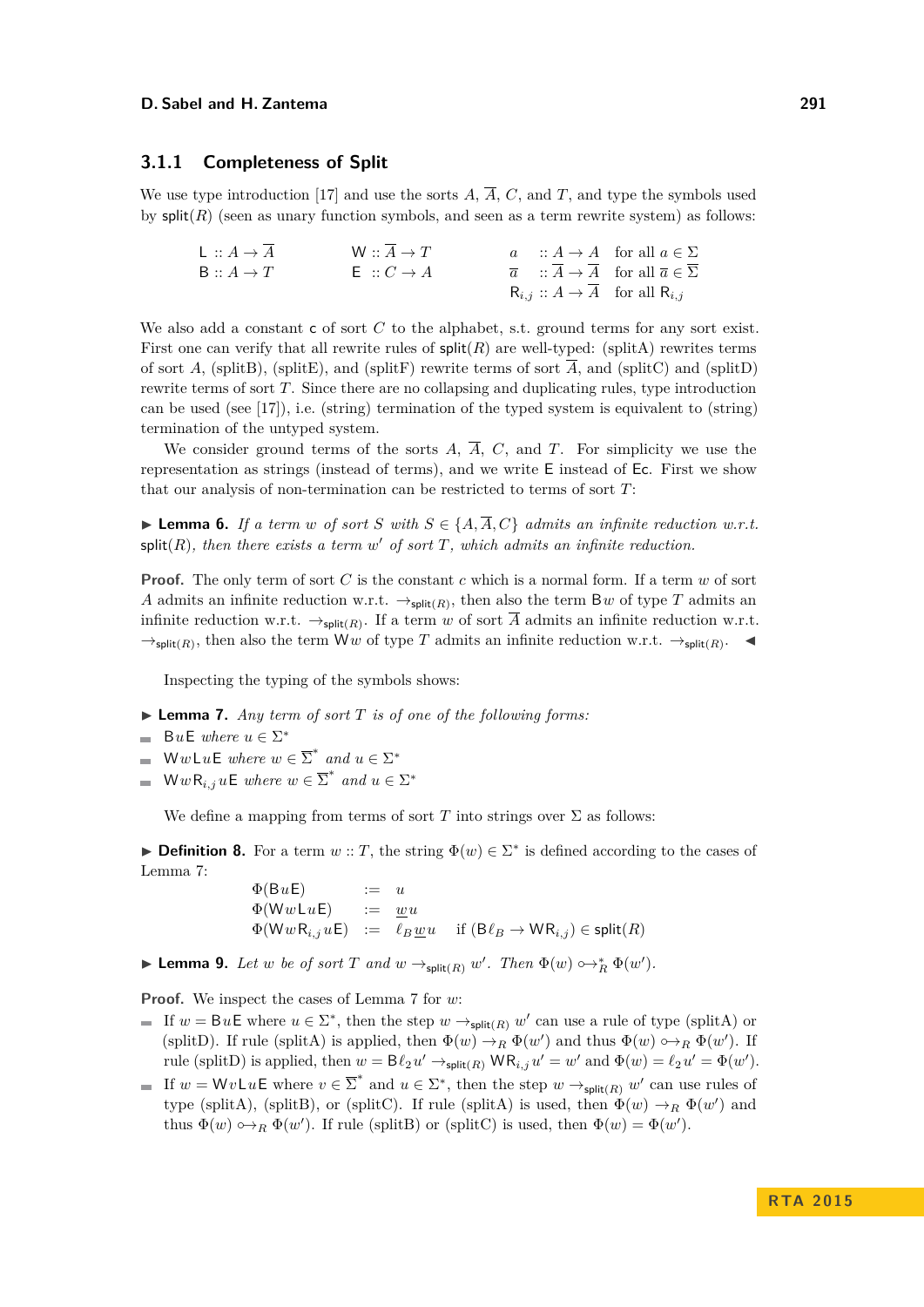If  $w = WvR_{i,j}uE$  where  $v \in \overline{\Sigma}^*$  and  $u \in \Sigma^*$ , then the step  $w \to_{\text{split}(R)} w'$  can use a rule of type [\(splitA\)](#page-5-0), [\(splitE\)](#page-5-3), or [\(splitF\)](#page-5-2). If rule (splitA) is used, then  $\Phi(w) \to_R \Phi(w')$  and thus  $\Phi(w) \rightarrow_R \Phi(w')$ . If rule [\(splitF\)](#page-5-2) is used, then  $\Phi(w) = \Phi(w')$ . If rule [\(splitE\)](#page-5-3) is used, then  $w = WvR_{i,j}\ell_A \mathsf{E}$  and  $w' = Wv\mathsf{L}r_i\mathsf{E}$  and  $\Phi(w) = \ell_B \underline{v}\ell_A \sim \ell_A \ell_B \underline{v} \rightarrow_R r_i \underline{v} \sim \underline{v}r_i = \Phi(w')$ and thus  $\Phi(w) \hookrightarrow_R \Phi(w)$  $\blacksquare$ ).

▶ Theorem 10 (Soundness and completeness of split). The transformation split *is sound and complete, i.e.*  $\rightarrow_{\text{split}(R)}$  *is terminating if, and only if*  $\rightarrow_{R}$  *is terminating.* 

**Proof.** Soundness is proved in Proposition [5.](#page-5-6) It remains to show completeness. W.l.o.g. we assume that  $\rightarrow_R$  is terminating, since otherwise  $\rightarrow_R$  is obviously non-terminating. Type introduction and Lemma [6](#page-6-1) show that it is sufficient to construct a non-terminating cycle rewrite sequence for any term *w* of sort *T* where *w* has an infinite  $\rightarrow_{\text{split}(R)}$ -reduction. For every infinite reduction  $w \rightarrow_{\text{split}(R)} w_1 \rightarrow_{\text{split}(R)} w_2 \cdots$  we use Lemma [9](#page-6-2) to construct a cycle rewrite sequence  $\Phi(w) \rightarrow_R^* \Phi(w_1) \rightarrow_R^* \Phi(w_2) \cdots$ . It remains to show that the constructed sequence is infinite: one can observe that the infinite sequence must have infinitely many applications of rule [\(splitE\)](#page-5-3) (which is translated by  $\Phi(\cdot)$  into exactly one  $\hookrightarrow_R$ -step), since every sequence of  $\xrightarrow{\text{(splitA)} \vee (\text{splitB}) \vee (\text{splitD}) \vee (\text{splitD}) \vee (\text{splitD})}$  $\xrightarrow{\text{(splitA)} \vee (\text{splitB}) \vee (\text{splitD}) \vee (\text{splitD}) \vee (\text{splitD})}$  $\xrightarrow{\text{(splitA)} \vee (\text{splitB}) \vee (\text{splitD}) \vee (\text{splitD}) \vee (\text{splitD})}$ -steps is terminating (since we assumed that  $\rightarrow_R$  is terminating).

# **3.2 Alternative Transformations**

We first present the general ideas of the transformations rotate and shift before giving their definitions. We write  $\sim$  for the relation which moves the first element of a string to the end, i.e.  $au \sim ua$  for every  $a \in \Sigma$  and  $u \in \Sigma^*$ . We write  $u \sim^{|\cdot|} v$  if, and only if  $u \sim^{|\cdot|} v$  holds. Clearly,  $u \sim v$  holds if and only if  $u \sim^{(|u|)} v$  holds. For a string rewrite system R, we define len(*R*) as the size of the largest left-hand side of the rules in *R*, i.e. len(*R*) =  $\max_{(\ell_i \to r_i) \in R} |\ell_i|$ .

Using these notations we present two approaches to simulate cycle rewriting by string rewriting. One approach is to shift at most  $\text{len}(R) - 1$  symbols from the left end to the right end and then to apply a string rewrite step (this is the relation  $\curvearrowright^{\leq \text{len}(R)} \cdot \rightarrow_R$ ). Another approach is to first rotate the string and then to apply a prefix rewrite step (this is the relation  $\bigcap$ <sup>|-|</sup>  $\cdot \hookrightarrow_R$ .

**► Example 11.** As in Example [2,](#page-4-3) let  $R = \{abc \rightarrow bbbb\}$  and  $[bcdda] \rightarrow_R [bbddbb]$ .

For the first approach ("shift") we shift symbols from the left end to the right end of the string until *abc* becomes a substring. Then we apply a string rewrite step, i.e.  $\emph{bcdda} \sim^{\text{ .  $\rightarrow_R \emph{ddbbbb},$  since  $\emph{bcdda} \sim \emph{cddab} \sim \emph{ddbbb}.$$ 

For the second approach ("rotate"), we rotate the string (by iteratively shifting symbols) until *abc* becomes a prefix. Then we apply a prefix rewrite step, i.e. *bcdda*  $\sim$ <sup>[.]</sup>  $\rightarrow$ *R bbbbdd*, since *bcdda*  $\sim$  *cddab*  $\sim$  *ddabc*  $\sim$  *dabcd*  $\sim$  *abcdd*  $\hookrightarrow$ *R bbbbdd.* 

It is quite easy to verify that the following proposition holds:

- <span id="page-7-0"></span>**Proposition 12.** *Let*  $R$  *be an SRS. If*  $\rightarrow R$  *is non-terminating, then*
- **1.**  $\curvearrowright^{\leq \text{len}(R)} \cdot \rightarrow_R$  *admits an infinite reduction, and*

2.  $\alpha^{|\cdot|}$  *.*  $\hookrightarrow_R$  *admits an infinite reduction.* 

For an SRS *R* the SRS shift(*R*) encodes the relation  $\curvearrowright^{\leq \text{len}(R)}$  .  $\rightarrow_R$  and the SRS rotate(*R*) encodes the relation  $\bigcap^{|\cdot|}$ .  $\hookrightarrow_R$  where extra symbols are used to separate the steps, and copies of the alphabet underlying *R* are used to ensure completeness of the transformations. We provide the definitions and some explanations of the transformations shift and rotate,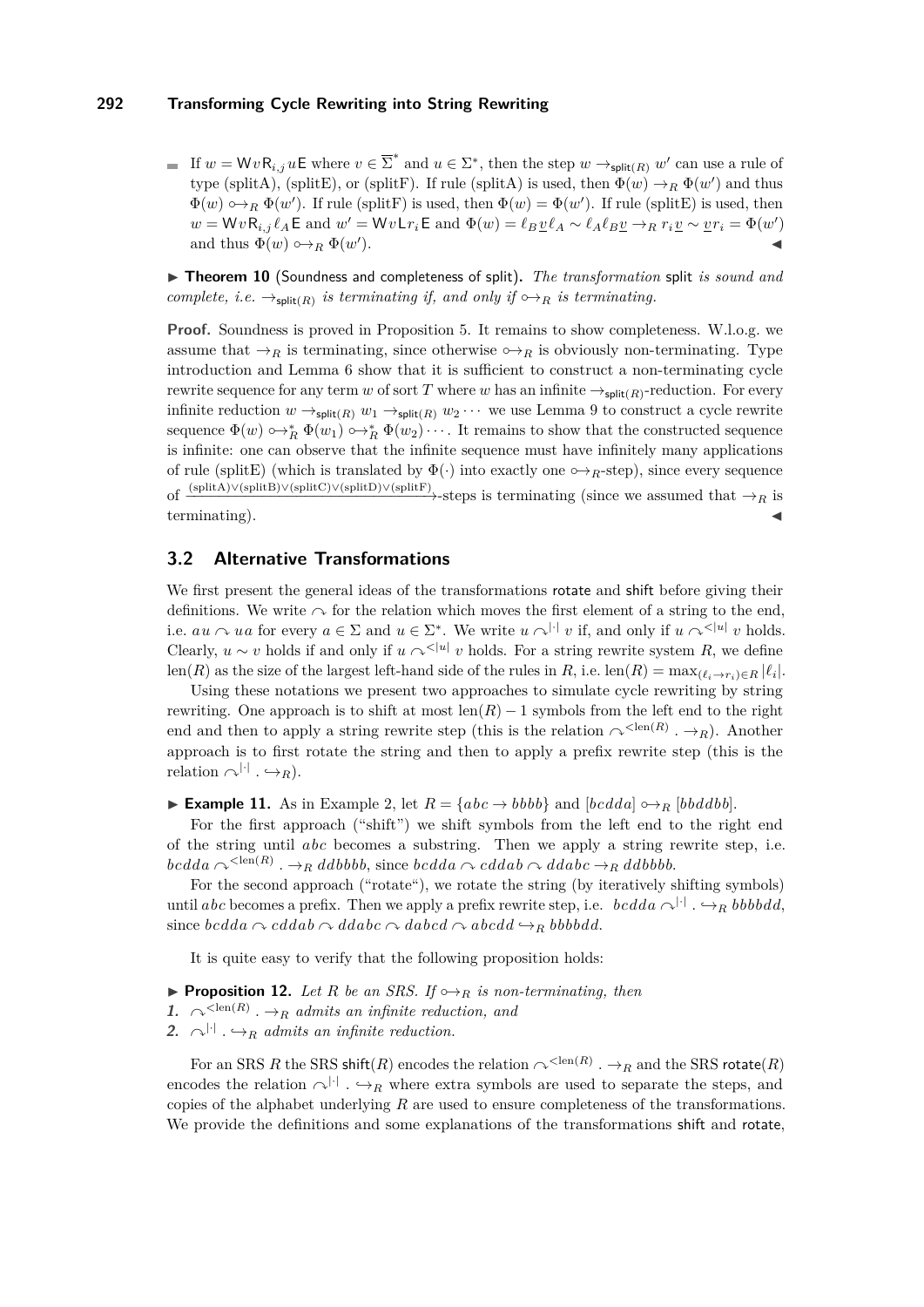but for space reasons we exclude their proofs of soundness and completeness. They can be found in the longer version [\[13\]](#page-15-9) of this paper. For the remainder of the section, we fix an SRS *R* over alphabet  $\Sigma_A = \{a_1, \ldots, a_n\}$ . Let us write  $\Sigma_B$ ,  $\Sigma_C$ ,  $\Sigma_D$ ,  $\Sigma_E$  for fresh copies of the alphabet  $\Sigma_A$ . We use the following notation to switch between the alphabets: for  $X, Y \in \{A, B, C, D, E\}$  and  $w \in \Sigma_X$  we write  $\langle w \rangle_Y$  to denote the copy of *w* in the alphabet<br>*Y* where cover smalled intervalated from alphabet *Y* to alphabet *Y Y* where every symbol is translated from alphabet *X* to alphabet *Y* .

**Definition 13** (The transformation shift). Let *R* be an SRS over alphabet  $\Sigma_A$  and let  $N =$  $\max(0, \text{len}(R)-1)$ . The SRS shift $(R)$  over the alphabet  $\Sigma_A \cup \Sigma_B \cup \Sigma_C \cup \{B, E, W, V, M, L, R, D\}$ (where B, E, W, V, M, L, R, D are fresh for  $\Sigma_A \cup \Sigma_B \cup \Sigma_C$ ) consists of the following rules:

<span id="page-8-5"></span><span id="page-8-4"></span><span id="page-8-3"></span><span id="page-8-2"></span><span id="page-8-1"></span><span id="page-8-0"></span>

|                                                   | $(\text{shiftA})$   |
|---------------------------------------------------|---------------------|
|                                                   | $(\text{shiftB})$   |
| for all $a \in \Sigma_A$                          | $(\text{shiftC})$   |
| for all $a \in \Sigma_A$ and all $b \in \Sigma_B$ | $(\text{shiftD})$   |
| for all $b \in \Sigma_B$                          | $(\text{shiftE})$   |
|                                                   | $(\text{shiftF})$   |
| for all $a \in \Sigma_A$                          | $(\mathrm{shiftG})$ |
| for all $(\ell \to r) \in R$                      | $(\text{shiftH})$   |
| for all $c \in \Sigma_C$                          | $(\text{shiftI})$   |
|                                                   | $(\text{shiftJ})$   |
|                                                   |                     |

<span id="page-8-6"></span>The rules [\(shiftA\)](#page-8-0) - [\(shiftE\)](#page-8-1) encode the relation  $\curvearrowright^{\langle \text{len}(R) \rangle}$ , i.e. for  $uv \in \Sigma_A^*$  with  $|u| < \text{len}(R)$ , the string B*uv*E is rewritten into WV*v u*E by these five rules. The sequence of symbols M generated by rule [\(shiftA\)](#page-8-0) denotes the potential of moving at most  $\text{len}(R) - 1$  symbols. The rules [\(shiftB\)](#page-8-2) and [\(shiftC\)](#page-8-3) either remove one from the potential or start the moving of one symbol. The rule [\(shiftD\)](#page-8-4) performs the movement of a single symbol until it reaches the end of the string and rule [\(shiftE\)](#page-8-1) finishes the movement.

The remaining rewrite rules perform a single string rewrite step, i.e. for a rule  $(\ell \to r) \in R$ the string  $WVw_1 \ell w_2 \mathsf{E}$  is rewritten to  $Bw_1rw_2 \mathsf{E}$  by rules [\(shiftF\)](#page-8-5) - [\(shiftJ\)](#page-8-6).

This shows that if  $u \sim^{<\text{len}(R)} v \rightarrow_R w$ , then  $B u \in \rightarrow^+_{\text{shift}(R)} B w \in \text{and thus by Proposition}$ tion [12](#page-7-0) soundness of the transformation shift holds.

**Definition 14** (The transformation rotate). Let *R* be an SRS over alphabet  $\Sigma_A$ . The SRS rotate(*R*) over the alphabet  $\Sigma_A \cup \Sigma_B \cup \Sigma_C \cup \Sigma_D \cup \Sigma_E \cup \{\text{Begin, End, Rewrite, Goright,}$ Guess, Rotate, Cut, Moveleft, Wait, Finish, Finish2} (where Begin, End, Rewrite, Goright, Guess, Rotate, Cut, Moveleft, Wait, Finish, and Finish2 are fresh for  $\Sigma_A \cup \Sigma_B \cup \Sigma_C \cup \Sigma_D \cup \Sigma_E$ ) is:

<span id="page-8-17"></span><span id="page-8-16"></span><span id="page-8-15"></span><span id="page-8-14"></span><span id="page-8-13"></span><span id="page-8-12"></span><span id="page-8-11"></span><span id="page-8-10"></span><span id="page-8-9"></span><span id="page-8-8"></span><span id="page-8-7"></span>

| Begin End $\rightarrow$ Rewrite End                        |                                                   | (rotateA)          |
|------------------------------------------------------------|---------------------------------------------------|--------------------|
| Begin $a \to \text{RotateCut}(a)$ <sub>n</sub> Guess       | for all $a \in \Sigma_A$                          | (rotateB)          |
| Guess $a \to (a)_n$ Guess                                  | for all $a \in \Sigma_A$                          | (rotateC)          |
| Guess $a \to M$ oveleft $[a]_c$ Wait                       | for all $a \in \Sigma_A$                          | (rotateD)          |
| Guess End $\rightarrow$ Finish End                         |                                                   | (rotateE)          |
| d Moveleft $c \to M$ oveleft $c \llbracket d \rrbracket_p$ | for all $c \in \Sigma_c$ and all $d \in \Sigma_D$ | $(\text{rotateF})$ |
| Cut Moveleft $c \to (c)_r$ Cut Goright                     | for all $c \in \Sigma_C$                          | (rotateG)          |
| Goright $b \to (b)$ <sub>n</sub> Goright                   | for all $b \in \Sigma_B$                          | (rotateH)          |
| Goright Wait $a \to M$ oveleft $[a]_c$ Wait                | for all $a \in \Sigma_A$                          | (rotateI)          |
| Goright Wait End $\rightarrow$ Finish End                  |                                                   | (rotateJ)          |
| $d$ Finish $\rightarrow$ Finish $\llbracket d \rrbracket$  | for all $d \in \Sigma_D$                          | $(\text{rotateK})$ |
|                                                            |                                                   |                    |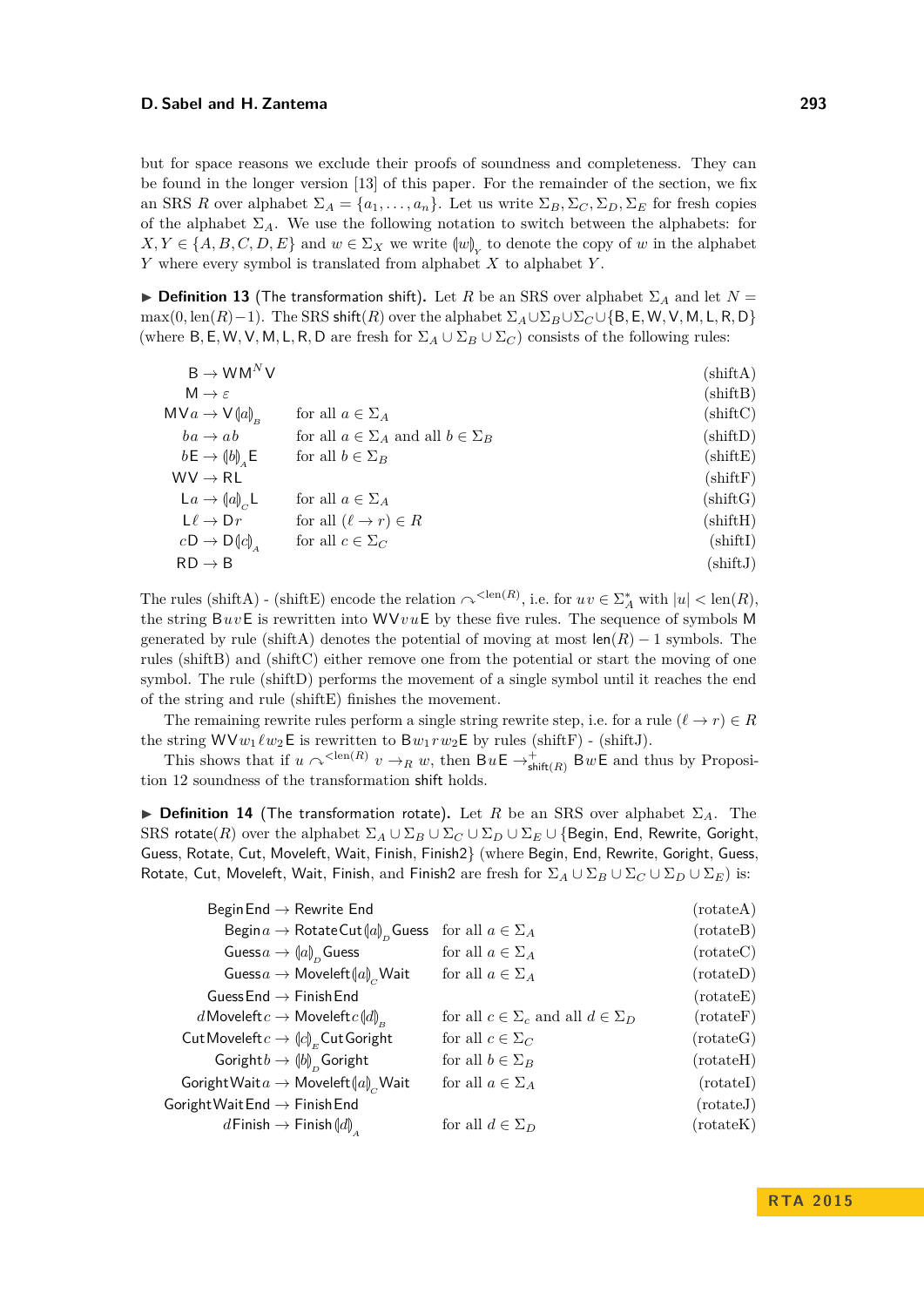<span id="page-9-2"></span><span id="page-9-1"></span>

|                              | (rotateL)  |
|------------------------------|------------|
| for all $e \in \Sigma_F$     | (rotate M) |
|                              | (rotate N) |
| for all $(\ell \to r) \in R$ | (rotate()  |
|                              |            |

We describe the intended use of the rewrite rules, where we ignore the copies of the alphabet in our explanations. The goal is that for any string  $w \in \Sigma_A^*$ , the string Begin wEnd is rewritten to Begin *u*End, where  $w \sim |v|$ .  $\rightarrow_R u$ . The prefix rewrite step is performed by the last rule [\(rotateO\)](#page-9-1). All other rules perform the rotation  $\bigtriangleup^{|\cdot|}$  s.t. BeginwEnd is rewritten into Rewrite *v*End where  $w \sim v$ . Instead of moving symbols from the front to the end (as  $\cap$ does), the rules move a suffix of the string in front of the string (which has the same effect).

The first rewrite rule [\(rotateA\)](#page-8-7) covers the case that *w* is empty. If  $w = a_1 \ldots a_n$ , then first choose a position to cut the string into two parts  $w_1 w_2$ . The symbol Guess is used for the non-deterministic selection of the position. Rule [\(rotateB\)](#page-8-8) starts the rotate phase and the guessing, rule [\(rotateC\)](#page-8-9) shifts the Guess-marker and rule [\(rotateD\)](#page-8-10) stops the guessing. Rule [\(rotateE\)](#page-8-11) covers the case that  $w_2 = \varepsilon$  and no rotation will be performed. After stopping the guessing, every symbol of  $w_2$  is moved in front of  $w_1$ , resulting in  $w_2w_1$ . A typical situation is  $a_{k+1} \ldots a_m a_1 \ldots a_k a_{m+1} \ldots a_n$  and now the symbol  $a_{m+1}$  must be moved in between  $a_m$ and  $a_1$ . To keep track of the position of  $a_1$ , the symbol Cut (inserted in front of  $a_1$ ) marks the original beginning, and to keep track of the position of  $a_k$ , the symbol Wait (inserted after  $a_k$ ) marks this position. The symbol Moveleft guards the movement of  $a_{m+1}$  (by rule  $(rotateF)$ ). When arriving at the right place  $(\text{rule} (rotateG))$  $(\text{rule} (rotateG))$  $(\text{rule} (rotateG))$ , the symbol Goright is used to walk along the string (rule [\(rotateH\)](#page-8-14)) to find the next symbol which has to be moved (rule [\(rotateI\)](#page-8-15)). If all symbols are moved, rule [\(rotateJ\)](#page-8-16) is applied to start the clean-up phase. There the symbols Finish and Finish2 are used to remove the markers and to replace the copied symbols of the alphabet with the original ones (rules [\(rotateK\)](#page-8-17) – [\(rotateN\)](#page-9-2)).

The construction of  $rotate(R)$  shows that  $\text{Begin } u \text{End } \rightarrow_{rotate(R)}^* \text{Begin } w \text{End}$  whenever  $u \sim^{|\cdot|} v \hookrightarrow_R w$ . Thus Proposition [12](#page-7-0) implies soundness of rotate.

In the long version [\[13\]](#page-15-9) of this paper, we also prove completeness of both transformations shift and rotate and thus the following theorem holds:

▶ **Theorem 15** (see [\[13\]](#page-15-9)). *The transformations* shift *and* rotate *are sound and complete.* 

#### <span id="page-9-0"></span>**4 Trace Decreasing Matrix Interpretations**

In this section we present a variant of matrix interpretations suitable for proving cycle termination. The basics of matrix interpretations for string and term rewriting were presented in [\[9,](#page-15-11) [10,](#page-15-12) [5,](#page-15-13) [11\]](#page-15-14). The special case of tropical and arctic matrix interpretations for cycle rewriting was presented in [\[18\]](#page-15-2), in the setting of *type graphs*. This section extends matrix interpretations for cycle rewriting along the lines suggested by Johannes Waldmann.

Fix a dimension  $d > 0$ . Define  $M_d$  to be the set of  $d \times d$  matrices A over N for which  $A_{11} > 0$ . On  $M_d$  we define the relations  $>$  and  $\geq$  by

$$
A > B \iff A_{11} > B_{11} \land \forall i, j : A_{ij} \ge B_{ij}, \qquad A \ge B \iff \forall i, j : A_{ij} \ge B_{ij}.
$$

Write  $\times$  for matrix multiplication. Note that  $(A \times B) \in M_d$  whenever  $A, B \in M_d$ . The following lemma is easily checked.

<span id="page-9-3"></span>▶ **Lemma 16.** *Let*  $A, B, C \in M_d$ *.* 

 $\blacksquare$  *If*  $A > B$  *then*  $A \times C > B \times C$  *and*  $C \times A > C \times B$ *,*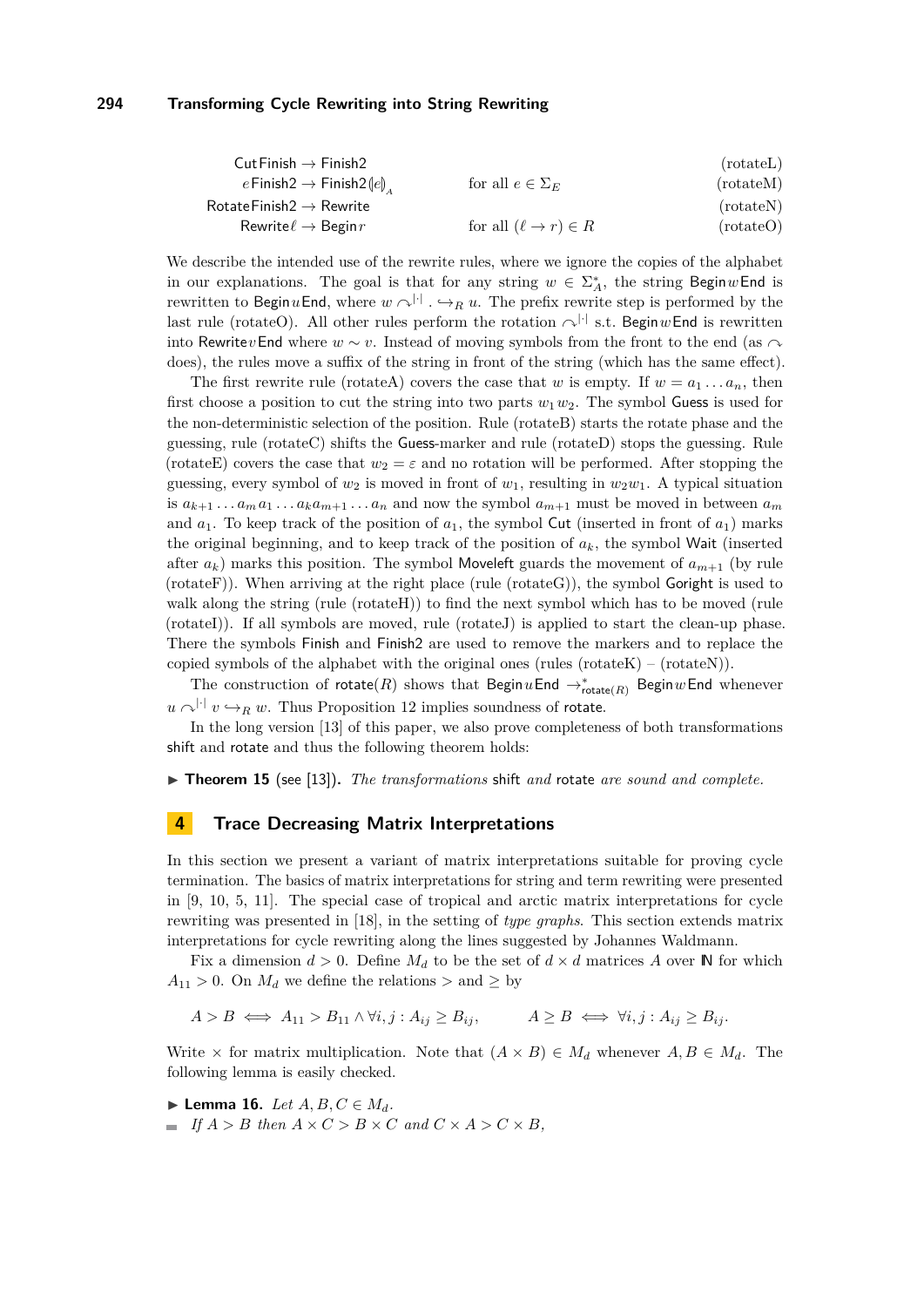$\blacksquare$  *If*  $A \geq B$  *then*  $A \times C \geq B \times C$  *and*  $C \times A \geq C \times B$ *.* 

A *matrix interpretation*  $\langle \cdot \rangle$  for a signature  $\Sigma$  is defined to be a mapping from  $\Sigma$  to  $M_d$ . It is extended to  $\langle \cdot \rangle : \Sigma^* \to M_d$  by defining inductively  $\langle \varepsilon \rangle = I$  and  $\langle u a \rangle = \langle u \rangle \times \langle a \rangle$  for all  $u \in \Sigma^*$ ,  $a \in \Sigma$ , where *I* is the identity matrix.

<span id="page-10-0"></span>**► Theorem 17.** Let  $R' ⊆ R$  be SRSs over  $\Sigma$  and let  $\langle \cdot \rangle : \Sigma \to M_d$  such that

 $ightharpoonup$ <sup> $\phi$ </sup><sub>*R'</sub> is terminating.*</sub>  $\langle \ell \rangle \geq \langle r \rangle$  for all  $(\ell \to r) \in R'$ , and  $\langle \ell \rangle > \langle r \rangle$  for all  $(\ell \to r) \in R \setminus R'$ .

*Then*  $\hookrightarrow_R$  *is terminating.* 

**Proof.** For a square matrix *A* of dimension *d*, its *trace*  $tr(A)$  is defined to be  $\sum_{i=1}^{d} A_{ii}$ . the sum of its diagonal. It is well known and easy to check that  $tr(A \times B) = tr(B \times A)$ for all *A, B*. As a consequence we obtain  $tr(\langle u \rangle) = tr(\langle v \rangle)$  for *u, v* satisfying  $u \sim v$ . Since  $A > B$  implies  $tr(A) > tr(B)$  and  $A \geq B$  implies  $tr(A) \geq tr(B)$ , from Lemma [16](#page-9-3) we obtain  $tr(\langle u \rangle) \geq tr(\langle v \rangle)$  if  $u \to_{R'} v$ , and  $tr(\langle u \rangle) > tr(\langle v \rangle)$  if  $u \to_{R\setminus R'} v$ . Combining these observations yields  $tr(\langle u \rangle) \geq tr(\langle v \rangle)$  if  $[u] \leftrightarrow_{R'} [v]$ , and  $tr(\langle u \rangle) > tr(\langle v \rangle)$  if  $[u] \leftrightarrow_{R \setminus R'} [v]$ .

Assume an infinite  $\phi \rightarrow_R$  reduction exists:  $[u_1] \rightarrow_R [u_2] \rightarrow_R [u_3] \rightarrow_R [u_4] \rightarrow_R \cdots$ . Since  $\rightarrow_{R'}$  is terminating, it contains infinitely many steps  $[u_i] \rightarrow_{R\setminus R'} [u_{i+1}]$ , all giving rise to  $tr(\langle u_i \rangle) > tr(\langle u_{i+1} \rangle)$ , while all other steps give rise to  $tr(\langle u_i \rangle) \geq tr(\langle u_{i+1} \rangle)$ . As  $tr(\langle \cdot \rangle)$ always yields a natural number, this yields an infinite descending sequence of natural numbers, contradiction.

Although this proof is not very hard, it is quite subtle: it is essential to first use the full order on matrices and disallow *A*<sup>11</sup> to be 0 in order to obtain Lemma [16,](#page-9-3) and next apply the trace to get the same interpretations for *u* and *v* if  $u \sim v$ . It is not essential to apply this approach to natural numbers with usual addition and multiplication: other well-founded semirings can be used as well. Using the semiring  $\mathbb{N} \cup \{\infty\}$  with minimum as semiring addition and + as semiring multiplication yields *tropical matrix interpretations*. Using the semiring  $\mathbb{N} \cup \{-\infty\}$  with maximum as semiring addition and + as semiring multiplication yields *arctic matrix interpretations*. For general theory on matrix interpretations for term rewriting we refer to [\[10,](#page-15-12) [5\]](#page-15-13). Validity of tropical and arctic matrix interpretations for cycle rewriting has been proved in [\[18\]](#page-15-2), in the setting of *type graphs*.

The original versions of matrix interpretations in [\[9,](#page-15-11) [5\]](#page-15-13) fail for proving cycle termination since they succeed in proving termination of  $aa \rightarrow bc$ ,  $bb \rightarrow ac$ ,  $cc \rightarrow ab$ , for which cycle termination does not hold due to  $|ccaa| \rightarrow |abaa| \rightarrow |abbc| \rightarrow |aacc|$ . The main difference is that in our setting the interpretation of symbols is multiplication by a matrix, while in [\[9,](#page-15-11) [5\]](#page-15-13) it combines such a matrix multiplication by adding a vector.

The search for an application of Theorem [17](#page-10-0) has been implemented in our tool torpacyc, extending the version presented in [\[18\]](#page-15-2). It is done by transforming the requirements to SMT format and calling the external SMT solver Yices [\[3,](#page-15-15) [16\]](#page-15-16). As an example consider the system from the introduction:

$$
0P \rightarrow 1P, 1P \rightarrow cP, 0c \rightarrow 10, 1c \rightarrow c0, P0 \rightarrow P100.
$$

First by finding a tropical matrix interpretation, the last rule is removed by torpacyc. Next the following matrices are found:

$$
\langle P \rangle = \begin{pmatrix} 1 & 0 \\ 1 & 0 \end{pmatrix}, \langle 0 \rangle = \begin{pmatrix} 1 & 2 \\ 0 & 2 \end{pmatrix}, \langle 1 \rangle = \begin{pmatrix} 1 & 1 \\ 0 & 2 \end{pmatrix}, \langle c \rangle = \begin{pmatrix} 1 & 0 \\ 0 & 2 \end{pmatrix}.
$$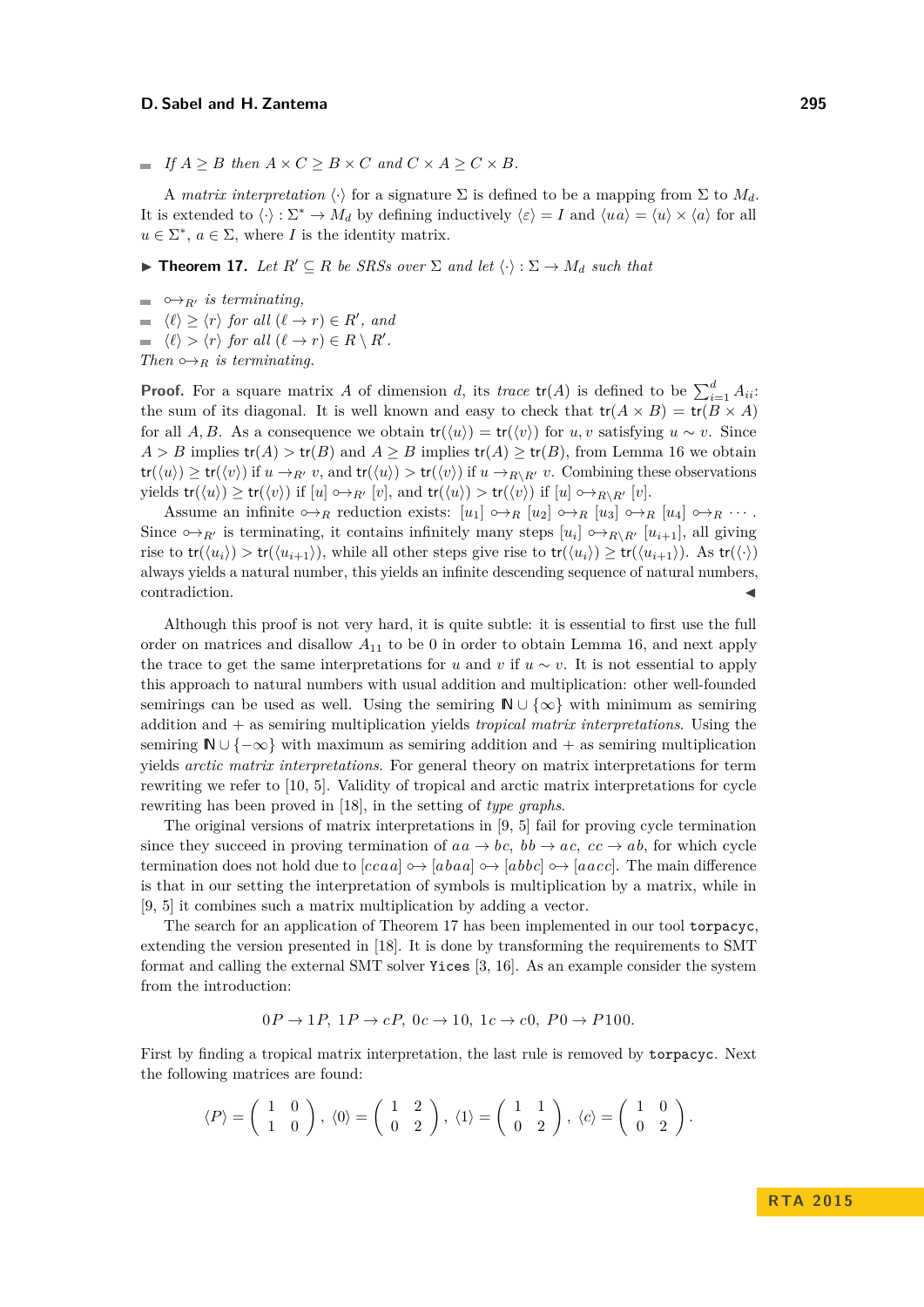For these interpretations we obtain  $\langle 0P \rangle > \langle 1P \rangle$ ,  $\langle 1P \rangle > \langle cP \rangle$ ,  $\langle 0c \rangle \ge \langle 10 \rangle$  and  $\langle 1c \rangle \ge \langle c0 \rangle$ , hence by Theorem [17](#page-10-0) it suffices to prove cycle termination of  $0c \rightarrow 10$ ,  $1c \rightarrow c0$ , for which torpacyc finds a simple counting argument.

# **4.1 Limitations of the Method**

In this section we give an example where the matrix approach fails and the transformational approach succeeds.

The method for proving cycle termination induced by Theorem [17](#page-10-0) has similar limitations as the method of matrix interpretations in [\[10\]](#page-15-12) for string termination: Since the entries of a product of *n* matrices are bounded by an exponential function in *n*, the method cannot prove cycle termination of systems which allow reduction sequences where every rewrite rule is applied more often than exponentially often.

<span id="page-11-0"></span>**■ Example 18.** The rewrite system  $R_1 := \{ab \rightarrow bca, cb \rightarrow bbc\}$  allows for string derivations of a length which is a tower of exponentials (see [\[10\]](#page-15-12)), i.e. the string  $a^k b^k$  has such a long derivation, since the derivation  $ab^n \rightarrow_{R_1}^* b^{2^n-1} c^n a$  exists and this can be iterated for every  $a$  in  $a^k$ . Moreover, the number of applications of the first and of the second rule of  $R_1$  is a tower of exponentials. This shows that the matrix interpretations in [\[10\]](#page-15-12) are unable to prove string termination of  $R_1$ . The system  $\phi(R_1) := \{RE \rightarrow LE, aL \rightarrow$  $La', bL \rightarrow Lb', cL \rightarrow Lc', Ra' \rightarrow aR, Rb' \rightarrow bR, Rc' \rightarrow cR, abL \rightarrow bcaR, cbL \rightarrow bbcR$ uses the transformation  $\phi$  from [\[18\]](#page-15-2) and transforms the string rewrite system  $R_1$  into a cycle rewrite system s.t.  $R_1$  is string terminating iff  $\phi(R_1)$  is cycle terminating. One can verify that  $[a b^n L E] \rightarrow_{\phi(R_1)}^* [b^{2^n-1} c^n a L E]$  which can also be iterated s.t.  $[a^k b^k L E]$  has a cycle rewriting sequence whose length is a tower of *k* exponentials. Inspecting all nine rules of  $\phi(R_1)$ , the number of applications of any of the rules in this rewrite sequence is also a tower of *k* exponentials and thus it is impossible to prove cycle termination of  $\phi(R_1)$  using Theorem [17.](#page-10-0) Consequently, our tool torpacyc does not find a termination proof for  $\phi(R_1)$ .

**Remark 19.** As expected our tool torpacyc does not find a termination proof for  $\phi(R_1)$ from Example [18.](#page-11-0) On the other hand, with our transformational approach a cycle termination can be proved: AProVE proves strings termination of  $\text{split}(\phi(R_1)).$ 

A further question is whether matrix interpretations are limited to cycle rewrite systems with exponential derivation lengths only. The following example shows that this is not true:

**► Example 20.** The SRS  $R_2 := \{ab \rightarrow baa, cb \rightarrow bbc\}$  (see [\[10\]](#page-15-12)) has derivations of doubly exponential length (since  $ac^k b \rightarrow_{R_2}^* b^{2^k} a^{2^{2^k}} c^k$  and any rewrite step adds one symbol), but its string termination can be proved by relative termination and matrix interpretations by first removing the rule  $cb \rightarrow bbc$  and then removing the other rule. This is possible, since the second rule is applied only exponentially often. For cycle rewriting the encoding  $\phi$  from [\[18\]](#page-15-2) is  $\phi(R_2) = \{RE \to LE, aL \to La', bL \to Lb', cL \to Lc', Ra' \to aR, Rb' \to bR, Rc' \to bR, Rb' \to bR, Rb' \to bR, Rb' \to bR, Rb' \to bR, Rb' \to bR, Rb' \to bR, Rb' \to bR, Rb' \to bR, Rb' \to bR, Rb' \to bR, Rb' \to bR, Rb' \to bR, Rb' \to bR, Rb' \to bR, Rb' \to bR, Rb' \to bR, Rb' \to bR, Rb' \to bR, Rb' \to bR, Rb'$  $cR, abL \rightarrow baaR, cbL \rightarrow bbcR$  and  $\phi(R_2)$  is cycle terminating iff  $R_2$  is string terminating. The system  $\phi(R_2)$  also has doubly exponential cycle derivations, e.g.  $[a c^k b L E] \circ \rightarrow_{\phi(R_2)}^*$  $[b^{2^k} a^{2^{2^k}} c^k L E]$ . However, torpacyc proves cycle termination of  $\phi(R_2)$  by first removing the last rule using the matrix interpretation

$$
\langle R \rangle = \begin{pmatrix} 1 & 2 \\ 1 & 0 \end{pmatrix}, \langle E \rangle = \begin{pmatrix} 2 & 0 \\ 0 & 0 \end{pmatrix}, \langle L \rangle = \begin{pmatrix} 1 & 2 \\ 1 & 0 \end{pmatrix}, \langle a \rangle = \begin{pmatrix} 1 & 0 \\ 0 & 1 \end{pmatrix}, \langle a' \rangle = \begin{pmatrix} 1 & 0 \\ 0 & 1 \end{pmatrix},
$$

$$
\langle b \rangle = \begin{pmatrix} 1 & 2 \\ 0 & 1 \end{pmatrix}, \langle b' \rangle = \begin{pmatrix} 1 & 0 \\ 1 & 1 \end{pmatrix}, \langle c \rangle = \begin{pmatrix} 3 & 0 \\ 0 & 1 \end{pmatrix}, \langle c' \rangle = \begin{pmatrix} 1 & 0 \\ 1 & 3 \end{pmatrix}.
$$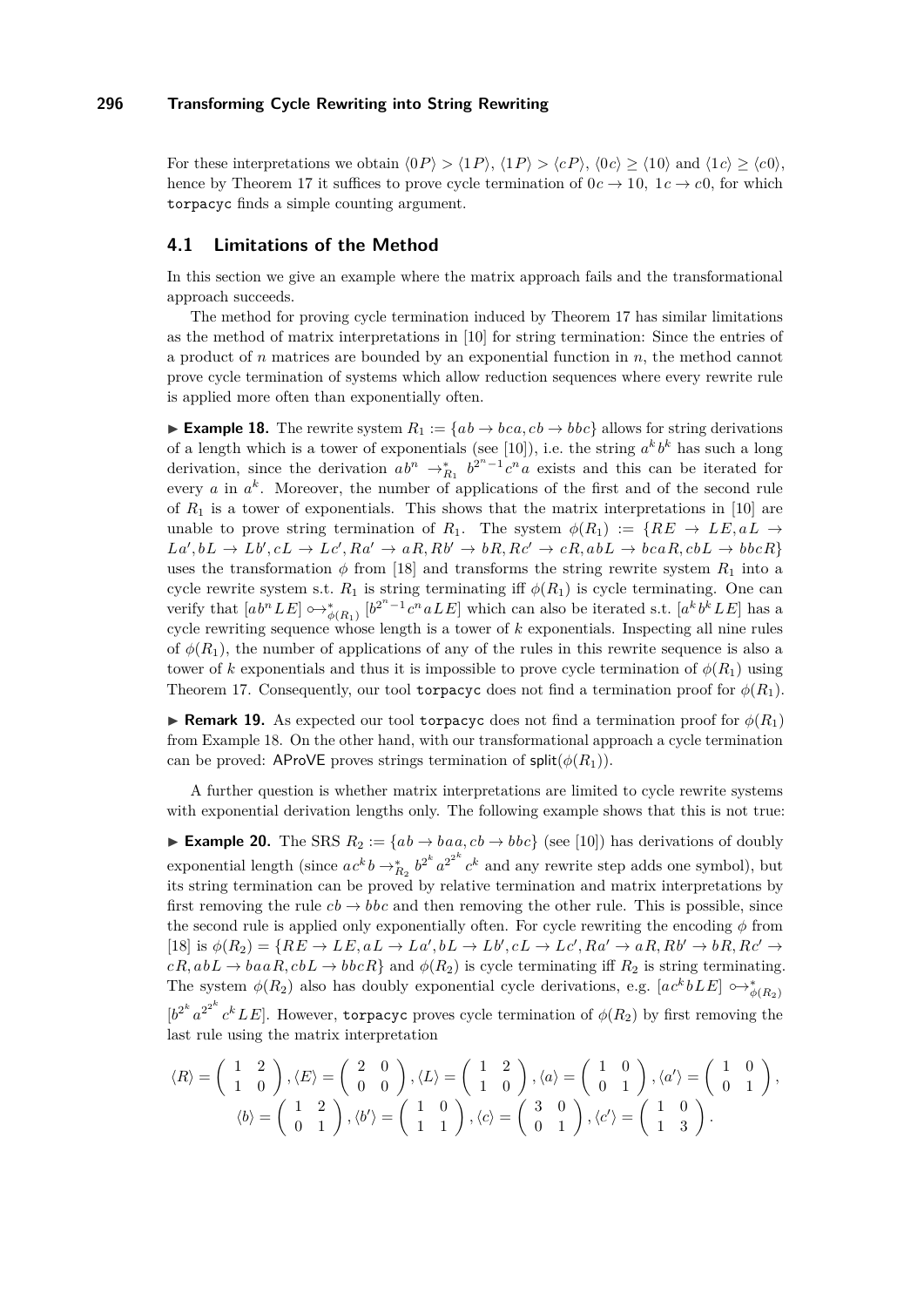Thereafter the remaining rules (which now only have derivations of exponential length) are eliminated by matrix interpretations and counting arguments.

Note that the methods in [\[18\]](#page-15-2) are not able to prove cycle termination of  $\phi(R_2)$ , since they can only remove rules which are applied polynomially often in any derivation.

Also the transformational approach successfully proves cycle termination of  $\phi(R_2)$ : T<sub>T</sub>T<sub>2</sub> proves string termination of  $\text{split}(\phi(R_2))$ . Interestingly, we did not find a termination proof of split $(\phi(R_2))$  using AProVE.

#### <span id="page-12-0"></span>**5 Tools and Experimental Results**

We implemented the search for matrix interpretations described in Section [4](#page-9-0) in torpacyc. We also implemented a tool which transforms an SRS by split, rotate, or shift. We also automatized the proof of cycle termination by a command line tool which can either use torpacyc to prove cycle termination or by first performing one of the transformations, and then using one of the termination provers AProVE or  $T_{\overline{1}}T_2$  to prove string termination of the transformed problem. Also two kinds of combinations of both approaches are implemented:

- $\blacksquare$  variant 1: first torpacyc tries to find a termination proof and if no proof is found, the (perhaps simplified) cycle rewrite system is transformed into a string rewrite system by split and then used as input for  $AP$ ro $VE$  or  $T_TT_2$ .
- variant 2: first string non-termination of the rewrite system is checked by  $\mathsf{AProVE}$  or  $\mathsf{T} \mathsf{T} \mathsf{I}_2$ . **College** If a non-termination proof is found, then also the cycle rewrite system is non-terminating. Otherwise, the same procedure as in variant 1 is used.

The automatic transformation and the prover can also be used online via a web interface available via <http://www.ki.informatik.uni-frankfurt.de/research/cycsrs/> where also the tools and experimental data can be found.

#### **5.1 Experiments**

A problem for doing experiments is that no real appropriate test set is available. We played around with several examples like the ones in this paper, but we were also interested in larger scale experiments. To that end we chose two problem sets. The first set is the SRS\_Standard-branch of the Termination Problem Data Base [\[14\]](#page-15-17), which is a benchmark set for proving termination of string rewrite systems. The second set consists of 50 000 randomly generated cycle rewrite systems of size 12 over an alphabet of size 3. For all problems we tried to prove cycle termination using the following methods (all with a time limit of 60 seconds):

- torpacyc: We applied torpacyc to the problems, where version  $2014$  is described in [\[18\]](#page-15-2) and version 2015 includes the matrix interpretations described in Section [4.](#page-9-0)
- split*,*rotate*,*shift: We transformed the problem by the transformation into a string ter- $\mathcal{L}_{\mathcal{A}}$ mination problem and then applied the termination provers  $AProVE$  or  $T<sub>T</sub>T<sub>2</sub>$ , respectively.
- combinations: We also tried the combination of the methods as described before (using AProVE and  $T_TT_2$ ) where for variant 1, torpacyc as well as the second termination prover had a time limit of 30 seconds, and for variant 2, both – the non-termination check and torpacyc – had a time limit of 15 seconds, and the termination prover applied to the transformed problem (i.e.  $\text{AProVE}$  or  $\text{Tr}Z$ ) had a time limit of 30 seconds.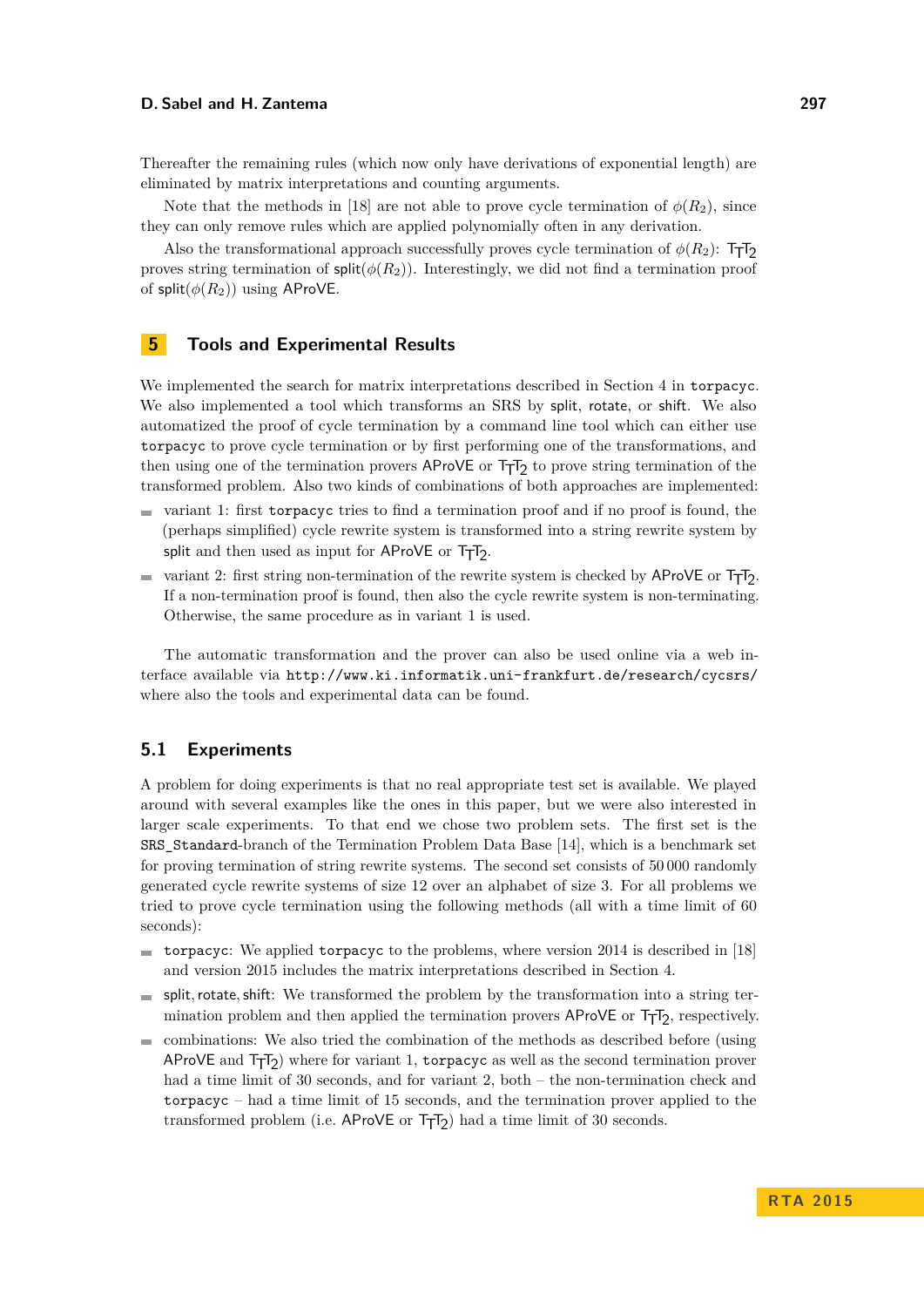|       |                |                |        |                  |               |          |        |                 | combination |              |        |                 |     | string      |     |  |
|-------|----------------|----------------|--------|------------------|---------------|----------|--------|-----------------|-------------|--------------|--------|-----------------|-----|-------------|-----|--|
|       | torpacyc       |                | split  |                  | rotate        |          | shift  |                 | variant 1   |              |        | variant 2       |     | termination |     |  |
|       | 2014           | 2015           | AProVE | TrT <sub>2</sub> | <b>AProVE</b> | $T_TT_2$ | AProVE | Tr <sub>1</sub> | AProVE      | $T_{T}T_{2}$ | AProVE | Tr <sub>1</sub> | any | AProVE      | ΤтΤ |  |
| yes   | 36             | 46             | 40     | 30               | 10            | 6        | 10     | 8               | 55          | 55           | 54     | 54              | 63  | 652         | 627 |  |
| no    | $\overline{0}$ | $\overline{0}$ | 309    | 168              | 45            | $\Omega$ | 65     | $\overline{0}$  | 310         | 161          | 335    | 173             | 336 | 97          | 38  |  |
| maybe | 1289           | 1269           | 966    | 1117             | 1260          | 1309     | 1240   | 1307            | 950         | 1099         | 926    | 1088            | 916 | 566         | 650 |  |

<span id="page-13-0"></span>**Table 1** Results of proving cycle termination of the problems in SRS\_Standard of the TPDB.

#### **5.1.1 String Rewrite Systems of the Termination Problem Data Base**

We tested all 1315 string rewrite problems of the SRS Standard-branch of the Termination Problem Data Base [\[14\]](#page-15-17). Table [1](#page-13-0) shows the summary of the performed tests, where in the column titled with"any" the output of all tools are combined (per problem). The last two columns show the results of proving string termination of the original problems in our test environment using  $AP$ ro $VE$  and  $T_TT_2$ . Note that a non-termination proof of string rewriting also implies non-termination of cycle rewriting, which does not hold for termination proofs. The results show that having sound and complete transformations is advantageous (compared to having sound transformations only), since we were able to prove cycle non-termination for 336 problems by the transformational approach (and by using string non-termination). Note that torpacyc (in both version) has no technique to prove non-termination.

However, the results also show that most of the problems in the test set are too hard to be proved by the techniques (only 399 out of 1315 problems were shown to be terminating or nonterminating). This is not really surprising since the test set contains already 'hard' instances for proving string termination as shown by the results in the last two columns. Moreover, a substantial part of the problems is expected not to be cycle terminating, for instance by containing a renaming of  $ab \to ba$ . This is confirmed by the result of non-termination by split and AProVE for over 300 of the systems.

Comparing the three transformations, the transformation split leads to much better results than the other two transformations, which holds for termination and for nontermination proofs. Ignoring the non-termination results (since torpacyc does not check for non-termination), the following observations are made: the new version of torpacyc indeed improves the former version, the power of the transformation split together with AProVE compared to torpacyc 2015 is more or less equal, while other transformations and back-ends do not perform as well as these tools. The combination of techniques increases the power, not only since the different tools perform well on different problems, but also, since torpacyc passes its output (a perhaps simplified SRS) to the string termination prover.

#### **5.1.2 Randomly Generated String Rewrite Systems**

As a further test set which contains much simpler problems than the former test set, we generated 50 000 SRSs of size 12 over an alphabet of size 3, where only SRSs with at least one rule  $(\ell \to r)$  with  $|r| \geq |\ell|$  are considered (to rule out obviously terminating problems), SRSs with rules  $(\ell \to u\ell v)$  are not considered (to rule out obviously non-terminating problems), only SRSs without collapsing rules are considered (since torpacyc 2014 cannot handle such problems), and no alpha-equivalent (i.e. renamed and reordered) SRSs are generated.

The summarized results of applying our methods to this problem set are shown in Table [2.](#page-14-1)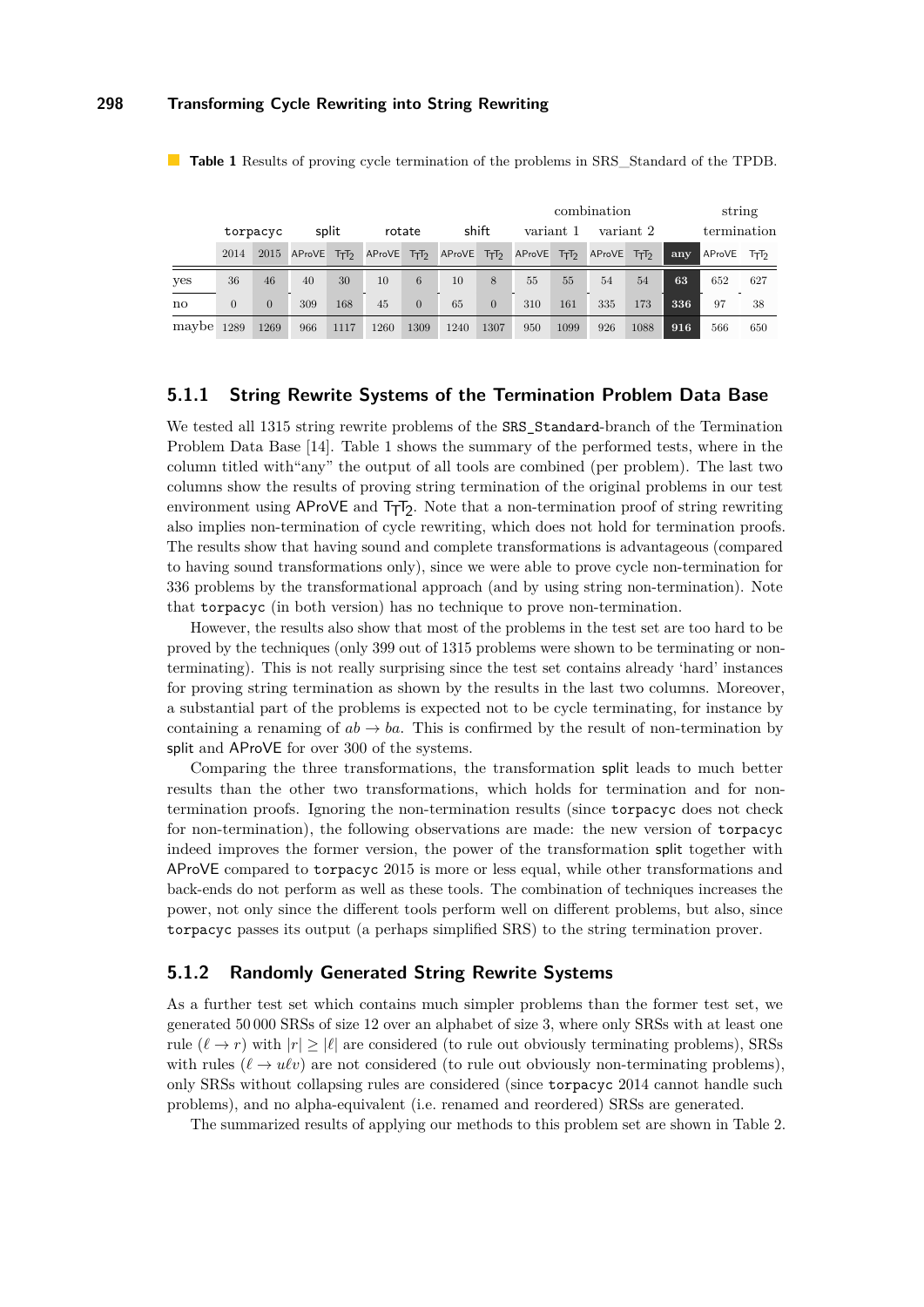<span id="page-14-1"></span>**Table 2** Results of proving cycle termination of 50000 randomly generated problems of size 12 over an alphabet of size 3.

|       |                |          |        |       |        |                |        |                | combination |       |           |       |       |  |
|-------|----------------|----------|--------|-------|--------|----------------|--------|----------------|-------------|-------|-----------|-------|-------|--|
|       | torpacyc       |          | split  |       | rotate |                | shift  |                | variant 1   |       | variant 2 |       |       |  |
|       | 2014           | 2015     | AProVE | ᡏ᠇ᡏ   | AProVE | ᡏ᠇ᡏ            | AProVE | ᡏ᠇ᡏ            | AProVE      | ᡏ᠇ᡏ   | AProVE    | ᠮ᠇ᡏ   | any   |  |
| yes   | 46981          | 46929    | 47017  | 47073 | 36967  | 36260          | 37053  | 37027          | 47071       | 46967 | 47064     | 47015 | 47124 |  |
| no    | $\overline{0}$ | $\Omega$ | 2331   | 2201  | 184    | $\overline{0}$ | 771    | $\overline{0}$ | 2328        | 2011  | 2334      | 2174  | 2339  |  |
| maybe | 3019           | 3071     | 652    | 726   | 12849  | 13740          | 12176  | 12973          | 601         | 1022  | 602       | 811   | 537   |  |

Most of the problems are cycle terminating and both versions of torpacyc as well as the transformation split together with AProVE or  $T_{\overline{1}}T_2$  can show termination of most of the problems. The problems seem to be too simple to separate the power of these successful approaches and their combinations. However, for the two transformations rotate and shift, the results show their lack in power, since no proof is found for roughly a quarter of all problems.

# <span id="page-14-0"></span>**6 Conclusions**

We developed new techniques to prove cycle termination. The main approach is to reduce the problem of cycle termination to the problem of string termination by applying a sound and complete transformation from cycle into string rewriting. We presented and analyzed three such transformations. Apart from that we provided a variant of matrix interpretations which improves the approach presented in [\[18\]](#page-15-2). Our implementations and the corresponding experimental results show that both techniques are useful in the sense that they apply for several examples for which the earlier techniques failed.

Together with the sound and complete transformation  $\phi$  in the reverse direction from [\[18\]](#page-15-2). the existence of a sound and complete transformation like split implies that the problems of cycle termination and string termination of SRSs are equivalent in a strong sense. For instance, it implies that they are in the same level of the arithmetic hierarchy, which is  $\Pi_2^0$ -complete along the lines of [\[4\]](#page-15-18). Alternatively,  $\Pi_2^0$ -completeness of cycle termination can be concluded from the sound and complete transformation  $\phi$  combined with the observation that cycle termination is in  $\Pi_2^0$ .

**Acknowledgments.** We thank Johannes Waldmann for fruitful remarks, in particular for his suggestions leading to Section [4](#page-9-0) on trace decreasing matrix interpretations. We also thank the anonymous reviewers for their valuable comments.